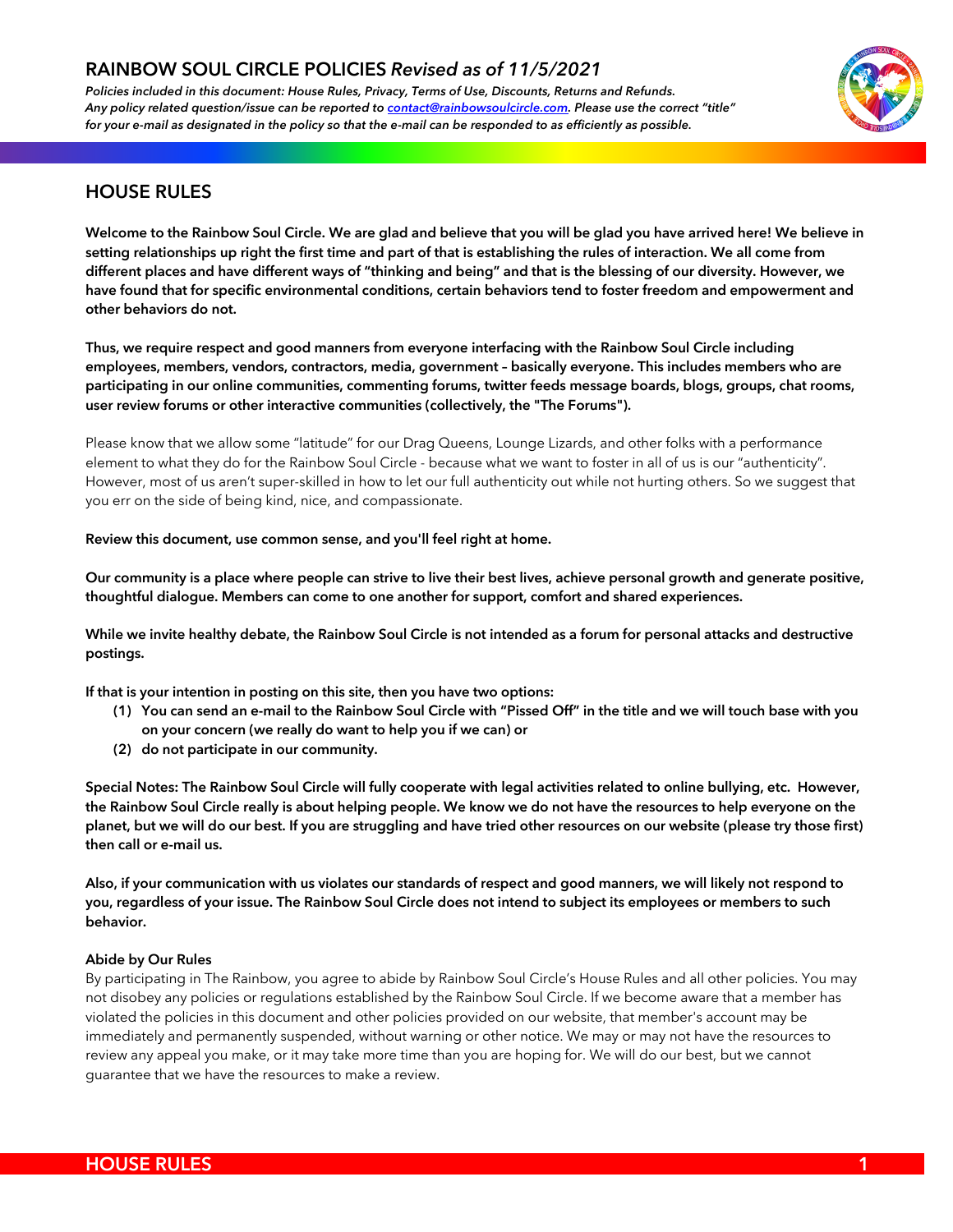*Policies included in this document: House Rules, Privacy, Terms of Use, Discounts, Returns and Refunds. Any policy related question/issue can be reported to contact@rainbowsoulcircle.com. Please use the correct "title" for your e-mail as designated in the policy so that the e-mail can be responded to as efficiently as possible.*



## **User Content**

All comments, visuals, photographs, audio, videos and other types of material uploaded, posted or linked by users ("User Content") do not represent or reflect the opinions of the Rainbow Soul Circle, its employees or affiliate companies. As such the Rainbow Soul Circle is not responsible for any User Content. We do not represent or warrant the accuracy of any post or any product or service claims made here and do not endorse any opinions or statements expressed in any User Content.

Of course we do try to monitor content to ensure it is in alignment with our policies, however, it is difficult to do this 100% of the time. If you are aware of any user content that falls in this category, please contact us at contact@rainbowsoulcircle.com with the title "User Content Violation" and then describe the situation to us. We will work with you from there.

#### **Age Requirement**

Online safety is of the utmost importance at the Rainbow Soul Circle. For this reason, you must be 18 years old or older to participate in the Forums. You may not seek to exploit or harm children by exposing them to inappropriate content, asking for personally identifiable information or otherwise. We are considering having an area designed for kids. We will update this policy if we do this.

#### **No Personal Information**

For the safety and privacy of Rainbow Soul Circle's Members, please do not post or solicit personal information such as phone numbers, addresses, social security numbers, last names (you may use last initials), medical, financial, license plates or any other private information about yourself or others. If you post a photo, video or comment that includes the name or image of someone other than yourself, you must have permission of that person to post to this page. That includes permission of the parent or legal guardian of any child that may be included.

## **No Obscene or Hateful Language**

We don't allow obscene, hateful, profane, racist, discriminatory, sexually explicit, pornographic, offensive or otherwise objectionable language or material in any of our online forums. Further, you may not harass, insult, defame, libel, slander, stalk, abuse, threaten or invade the privacy of another person. You may not post content that disparages, criticizes, belittles, parodies or otherwise portrays in a negative light any person appearing in the content. We suggest you discontinue any conversation that makes you uncomfortable.

#### **No Solicitations or Advertisements**

You may not post any content for commercial purposes (e.g. offering for sale any products or services). Such posts add to clutter and devalue conversations. This includes advertisements for your business, the latest get-rich-quick scheme, solicitations for a charity, conducting raffles or contests, displaying sponsorship banners, solicitation of goods or services and/or spam. Further, you may not solicit funds, advertisers or sponsors. You may not promote a "pyramid" or similar scheme. Unfortunately, it is impossible to verify the validity of each and every organization that solicits donations; therefore, in an effort to protect the Rainbow Soul Circle Members from fraud, we must prohibit solicitations for charities.

#### **No Illegal Activity**

You may not suggest, encourage, advocate or promote illegal or violent activity. You may not use the Rainbow Soul Circle to violate any law or conduct any activity that may be considered to violate any law, including, but not limited to, scams and impersonations. the Rainbow Soul Circle will assist law enforcement officials.

#### **Personal Advice**

Any advice or information provided on the Rainbow Soul Circle is of a general nature. It cannot substitute for the services of trained professionals in any field. You should always check with an appropriate licensed professional before relying on, taking or not taking action based upon the advice or information provided from the Rainbow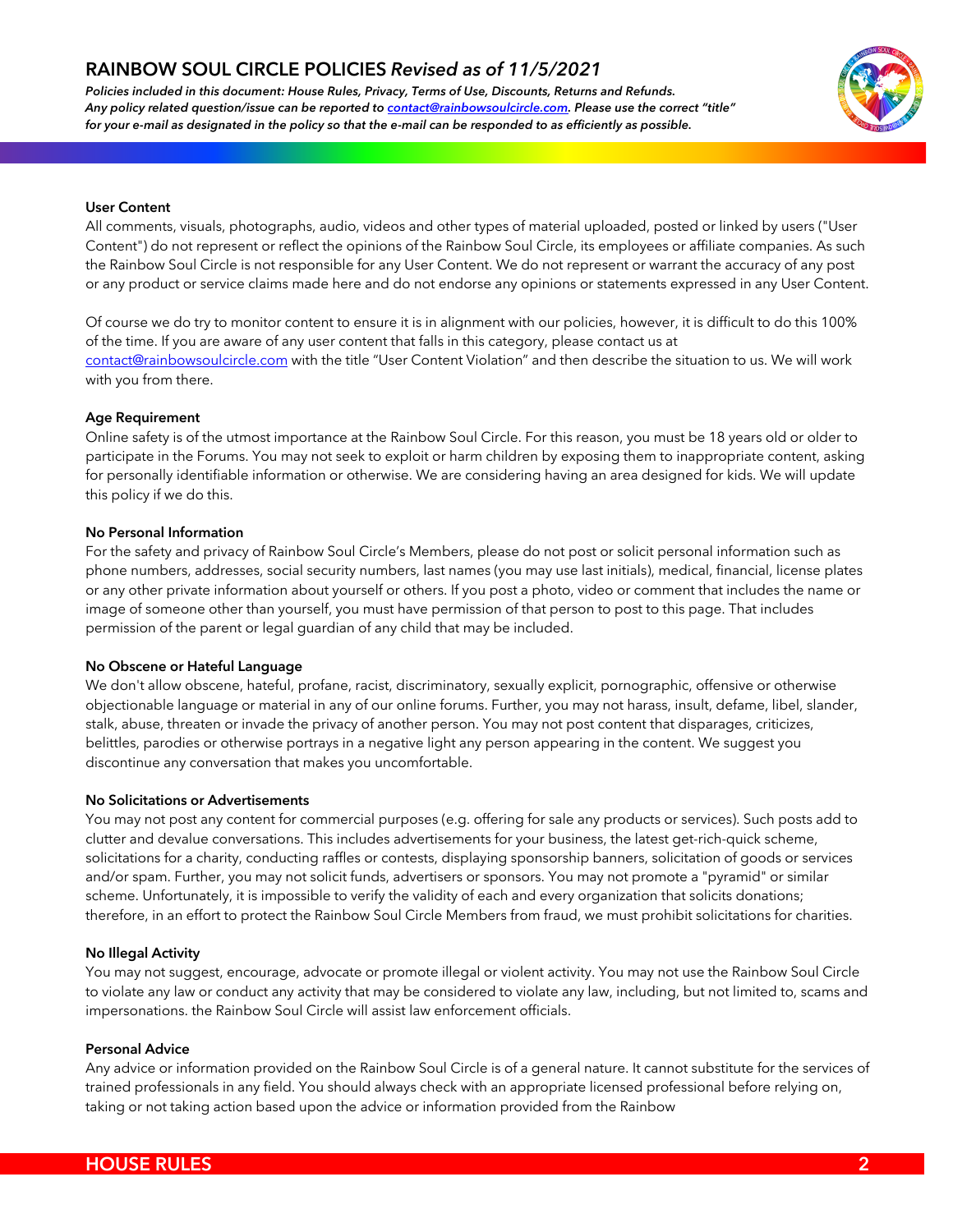*Policies included in this document: House Rules, Privacy, Terms of Use, Discounts, Returns and Refunds. Any policy related question/issue can be reported to contact@rainbowsoulcircle.com. Please use the correct "title" for your e-mail as designated in the policy so that the e-mail can be responded to as efficiently as possible.*



Soul Circle or its members. Please keep in mind that Members may claim expertise or status (legal, medical, etc.) that they do not, in fact, possess. Thoughtful discretion should be given to all advice found on the site.

#### **Register One Username**

You may not create more than one username. It is confusing to other Members and does not help in building a trustworthy community.

## **English Language**

All public postings must be made in English.

#### **Truthful and Accurate Information**

Please only post content that is truthful, accurate and not misleading. You may not post material that impersonates or misrepresents your connection to any other entity or person or otherwise manipulates headers or identifiers to disguise the origin of the content.

#### **Authorized Postings**

It is inappropriate to post content that infringes upon or violates the copyrights, trademarks, rights or publicity or other intellectual property rights of any person or entity. You must have copyright ownership of all content you post or the necessary rights from the copyrighter to post such content in the Rainbow. You may not post content that copies any other pages or images on the Rainbow Soul Circle except with appropriate authority. By posting content, you are certifying that you have the permission of everyone who has contributed to or is incorporated in the content. If there are any individuals under the age of 18 in any photos, videos or other content that you post, you certify that you are their parent or legal guardian of any such minor and have the legal right to consent on his or her behalf to incorporate their appearance in the content. You further certify that the content you post does not contain the full name, physical address, email address, telephone number or social security number of any minor. Further, you may not post any content that you do not have the right to transmit under any contractual or other relationship (e.g. inside information and/or proprietary or confidential information received in the context of an employment or non-disclosure agreement).

You may not post content that includes programs which contain any virus, worm, malware, corrupt file and/or "Trojan Horse" or any other computer code, file or program designed to interrupt, overload, collapse, destroy or limit the functionality of any computer software, hardware or telecommunications. You may not post content that disrupts the normal flow of dialogue, causes a screen to scroll faster than other users are able to type, or otherwise act in a way which affects the ability of other people to engage in real time activities via the Rainbow Soul Circle. You may not include MP3 format files. You may not do anything which amounts to "data warehousing" (i.e. using any web space made available to you as storage for large files or large amounts of data which are only linked from other sites). You must provide a reasonable amount of content to accompany such material in order that at least some of the traffic to your site comes directly via the Rainbow Soul Circle.

#### **Submissions**

We do not seek to receive submissions of ideas or improvements on this page. Please do not make any such submissions via this page. If you choose to do so, the Rainbow Soul Circle will not treat those submissions as confidential or proprietary to you and will be free to use and exploit those ideas or improvements without any obligation to you. By submitting or posting User Content to this page, you consent to and grant to the Rainbow Soul Circle and its affiliates and those acting on their behalf, the non-exclusive, perpetual, royalty-free, worldwide and irrevocable right and license to use, reproduce, publish, perform, prepare derivative works of and exploit (in all formats and media whether now or hereafter developed) the User Content (including your name, voice, statements, picture and image), individually or in combination with other images, text, printed or electronic materials, for purposes of advertising, public relations, marketing, promotion and publications regarding the Rainbow Soul Circle or its affiliates, without compensation or acknowledgement to you. You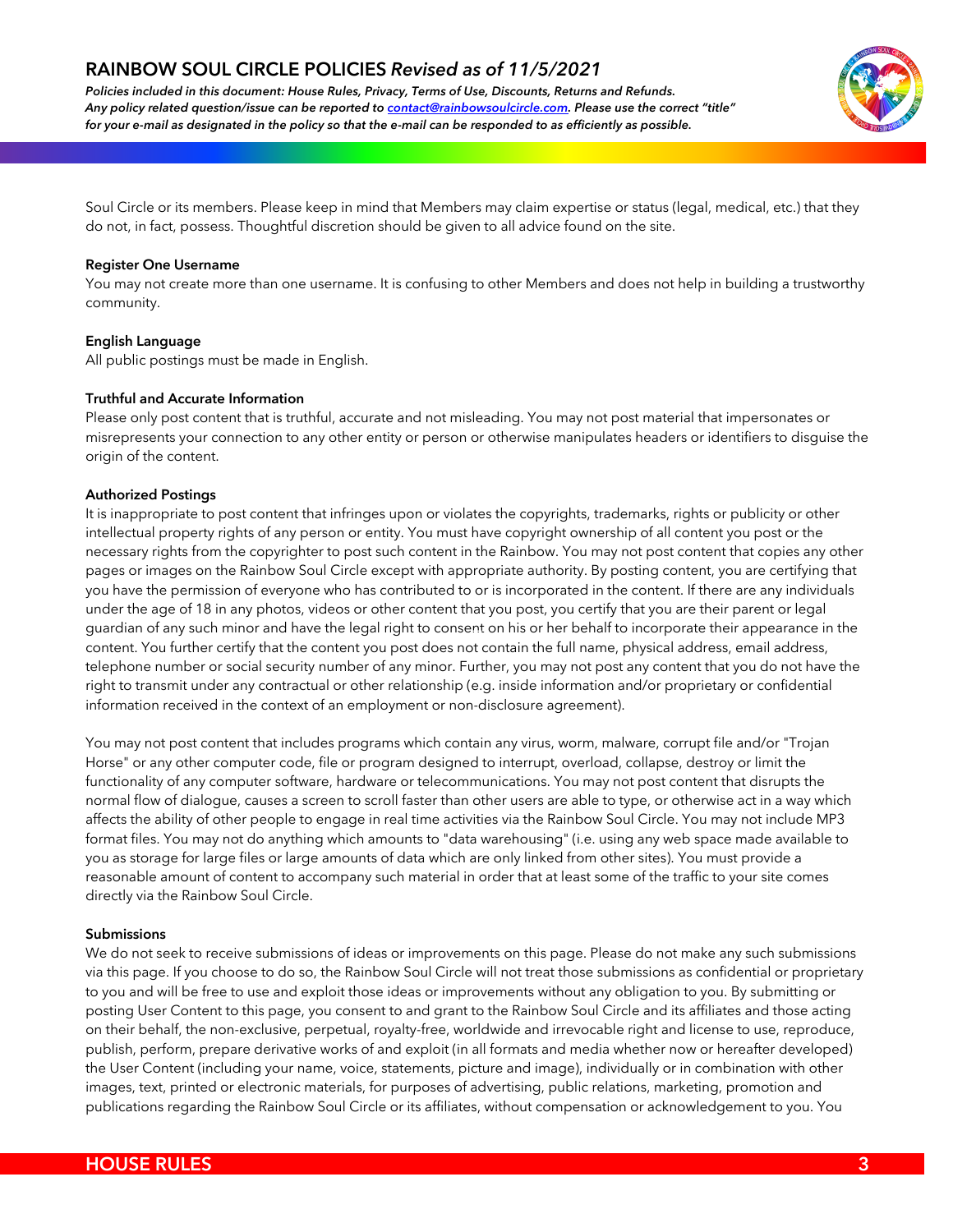*Policies included in this document: House Rules, Privacy, Terms of Use, Discounts, Returns and Refunds. Any policy related question/issue can be reported to contact@rainbowsoulcircle.com. Please use the correct "title" for your e-mail as designated in the policy so that the e-mail can be responded to as efficiently as possible.*



acknowledge that you will not have the right to inspect or approve the use of such materials or content and hereby waive any and all moral rights in such User Content, to the extent any moral rights exist. You release and discharge the Rainbow Soul Circle and its affiliates and their successors and assigns from all claims or causes of action relating to or arising from the Rainbow Soul Circle and its affiliates' use of the User Content as provided above.

## **Digital Millennium Copyright Act (DMCA) Notice**

If you believe any material posted in our Forums infringes a copyright, please send us an e-mail with "Copyright Issue" and explain the situation.

## **Post on the Rainbow Soul Circle Platforms and Forums At Your Risk**

You participate in the Forums and all interfacing with the Rainbow Soul Circle at your own risk. The Rainbow Soul Circle takes no responsibility for the content or opinions posted. You take full responsibility for any and all use under your account and username, regardless of whether you've authorized it.

## **No Linking**

You may not post any links to third party sites, other than to those sites operated by the Rainbow Soul Circle. You may not post content that contains links to other sites that contain the type of objectionable content we have described above.

## **Post a Message Only Once**

Good manners online mean that you don't post the same message more than once.

## **All Posts Are Subject to Review**

While we do not review all material posted and are under no obligation to do so, we reserve the right to accept, reject or remove any postings, including those that are off-subject, not in English or that contain personal attacks, obscenity, \_vulgarity, profanity, impersonations, advertising, or that violate the Rainbow Soul Circle House Rules or any other policy.

## **Archiving, Deleting and Read Only Discussions**

The Rainbow Soul Circle reserves the right to Archive, Delete or make any discussion "Read Only" at any time at its sole and exclusive discretion, including, without limitation, any postings or discussions that are disruptive in nature or are in contravention of any posted policies.

## **Modification**

Any policy, including these House Rules may be modified by the Rainbow Soul Circle at any time without notice, so we encourage you to come back and review our policies periodically.

## **Video Submissions**

Video submissions must be no more than the time designated for each video for a specific activity.

## **Video Viewing**

You consent to the Rainbow Soul Circle using and sharing my video viewing information with third parties for up to 10 years or until consent is withdrawn pursuant to the Rainbow Soul Circle's Privacy Policy and Terms of Use.

## **Report a Problem**

If you feel that someone in the Rainbow is behaving in an inappropriate manner, please let us know. Send us an e-mail with the title "Inappropriate Behavior" and explain the situation.

## **Technical Problems**

Are you having technical problems using the Rainbow Soul Circle or a tool on our site? Send us an e-mail to with the title "Technical Issue" and explain the situation.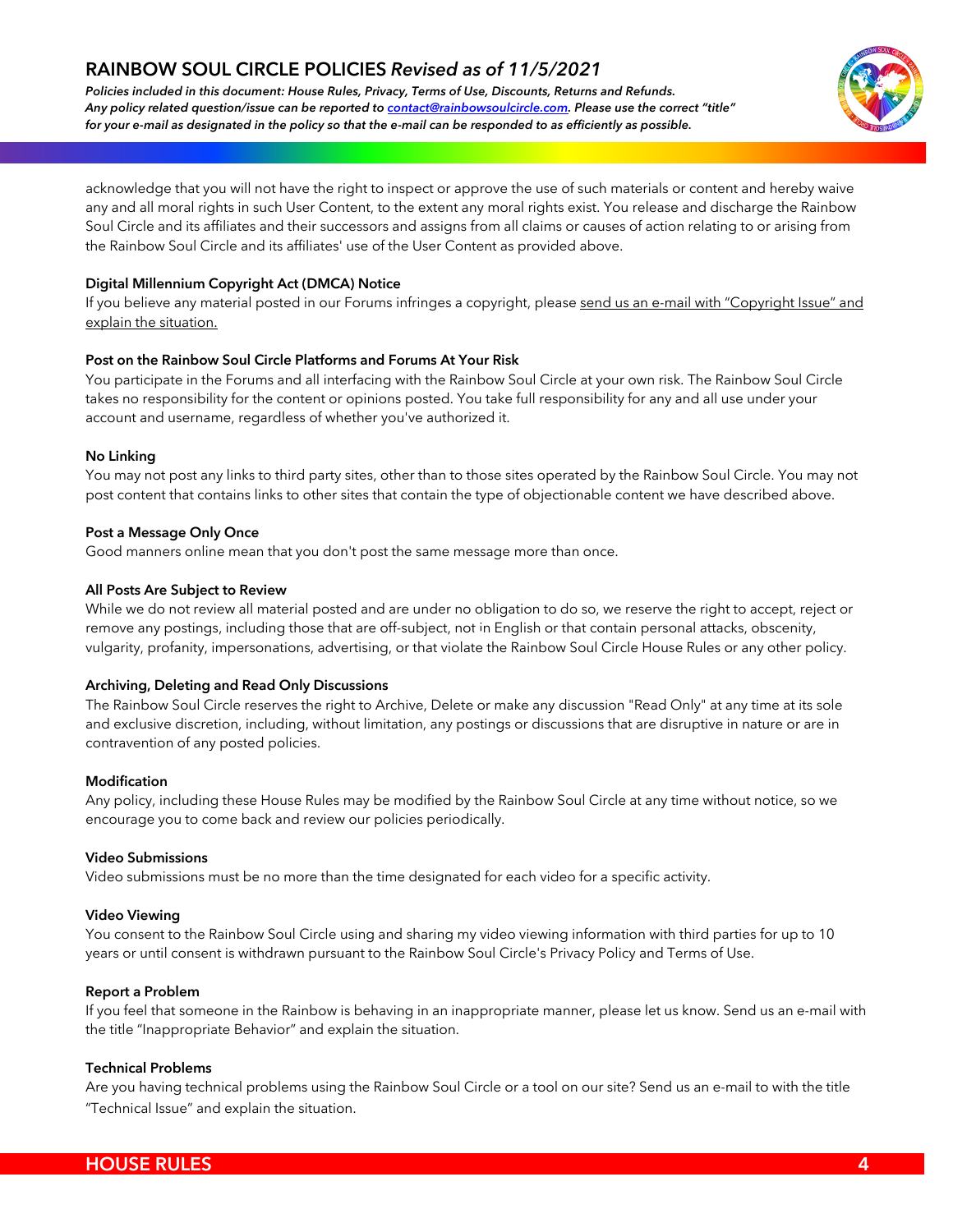*Policies included in this document: House Rules, Privacy, Terms of Use, Discounts, Returns and Refunds. Any policy related question/issue can be reported to contact@rainbowsoulcircle.com. Please use the correct "title" for your e-mail as designated in the policy so that the e-mail can be responded to as efficiently as possible.*



## **PRIVACY**

This Privacy Policy governs the manner in which the Rainbow Soul Circle ("**RSC**," "**we**," or "**us**") collects, uses, maintains and discloses information collected from users (a "user," as well as "you," "your" and similar terms) through our website at www.rainbowsoulcircle.com as well as any other online services that we operate and that link to this Privacy Policy (collectively, the "**Online Resources**").

By using the website or any of the Online Resources, you signify your acceptance of this Privacy Policy. If you do not agree to this Privacy Policy, please do not use the Online Resources or participate in Rainbow Soul Circle services or activities.

## **What Information Do We Collect and How Do We Collect It?**

We and our third party service providers may collect all or any of the following information:

- Personal Information. "Personal Information" is information that you provide to us that can be used to identify you. When you contact us via email, we collect your email address and any additional Personal Information you provide in the body of the email communication. In the event that we fulfill an order from you, we will collect payment information from you, including billing address. We may also collect your name, address, phone number, and email address with your consent. As part of using our website, we also collect information on the IP address of a user's device.
- Aggregate Information. "Aggregate Information" is information that is aggregated together such that it is not tied to a particular user. We may collect Aggregate Information on, for example, the type of browser and computer or mobile device you are using, technical information about your means of connecting to our Online Resources (e.g., the operating system and the Internet or mobile service providers utilized), \_information about other websites you have recently visited, your site activity, and the time and date of your visit, and other similar information. Aggregate Information may be collected when you visit or interact with our Online Resources, independent of any information you voluntarily enter.
- Cookies. A cookie is a data file placed on a device (such as your computer or smartphone) when it is used to visit our Online Resources. Cookies may generally be disabled or removed by tools that are available as part of most commercial browsers, and in some but not all instances can be blocked in the future by selecting certain settings. Each browser you use will need to be set separately and different browsers offer different functionality and options in this regard. Please be aware that if you disable or remove cookies on your device, some parts of our Online Resources might not function properly, and that when you revisit our Online Resources your ability to limit cookies is subject to your browser settings and limitations.

## **What Do We Do With the Information We Collect?**

Personal Information. We use Personal Information only for the purposes for which it has been provided to us. We will not sell or use your Personal Information for any other reason, except to the extent that you consent for us to do so, and in any event only as provided pursuant to this Privacy Policy. We limit access to Personal Information only to those individuals whose responsibility it is to address the user's specific request.

Aggregate Information. We use Aggregate Information for a variety of purposes, such as to understand how our users as a group use the Online Resources, to improve the Online Resources, to personalize user experience, and to process transactions. We also use Aggregate Information to track numbers of visitors to our site and numbers of visitors to various sections of our site for the purpose of determining trends and user needs. Aggregate information is analyzed and used as input to help us improve our site. No personally identifiable information is available or used in this process.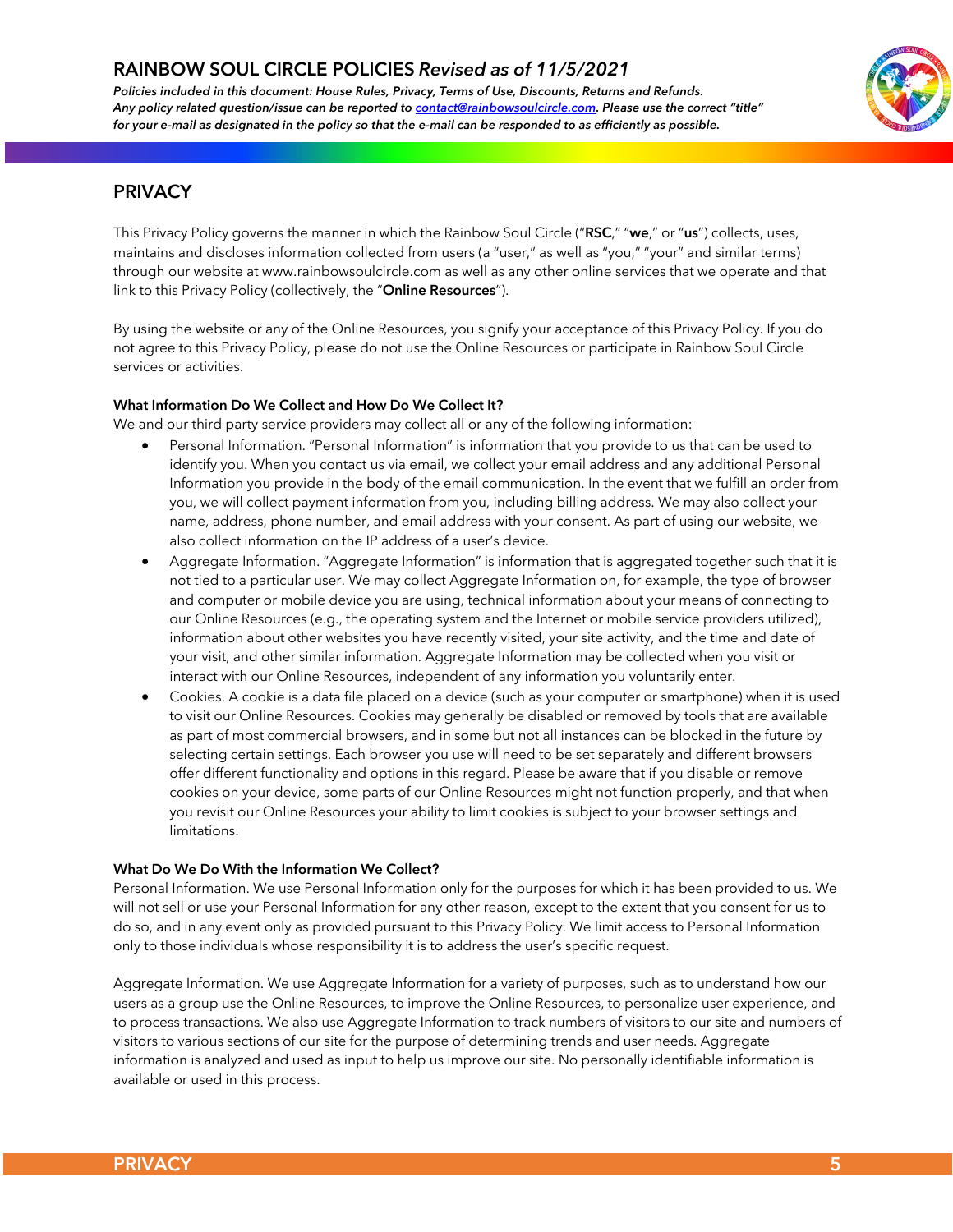*Policies included in this document: House Rules, Privacy, Terms of Use, Discounts, Returns and Refunds. Any policy related question/issue can be reported to contact@rainbowsoulcircle.com. Please use the correct "title" for your e-mail as designated in the policy so that the e-mail can be responded to as efficiently as possible.*



### **When Do We Provide Information to Third Parties?**

Service Providers. We may use third party service providers to perform certain services on our behalf on the Online Resources, such as hosting the Online Resources, tracking the Online Resources' activities and analytics, and performing other administrative services. We may provide these service providers with access to user information, including Personal Information, solely to the extent necessary to carry out the services they are performing. These third-party service providers are not authorized to retain, share, store or use the Personal Information for any purposes other than to provide the services they have been hired to provide.

Analytics. We use Google Analytics to help us understand how users use our Online Resources, so that we may improve our services. Information about how Google Analytics uses data, and how you may control what information of yours is shared with Google, can be found here.

Compliance with Law. Without limiting the above, we may access, use, preserve, transfer and disclose your Personal Information to third parties: (i) to satisfy any applicable law, regulation, subpoenas, governmental requests or legal process if in our good faith opinion such is required or permitted by law; (ii) to protect and/or defend the policies applicable to the Online Resources, including investigation of potential violations thereof; (iii) to protect the safety, rights, property or security of the Online Resources or any third party; and/or (iv) to detect, prevent or otherwise address fraud, security or technical issues.

Business Transitions. We reserve the right to disclose and transfer all user information: (a) to a subsequent owner, co-owner or operator of the Online Resources or applicable database; or (b) in connection with a merger, consolidation, restructuring, the sale of substantially all of our interests and/or assets or other corporate change, including, during the course of any due diligence process.

#### **Do You Retain and Delete My Data?**

We will retain your Personal Information for as long as necessary to fulfill the purposes for which it was collected and processed, including for the purposes of satisfying any legal, regulatory, accounting or reporting requirements. In some circumstances, we may anonymize your Personal Information so that it can no longer be associated with you, in which case it is no longer Personal Information.

#### **How Do I Change My Information And Communications Preferences?**

You may provide updates and changes to the information that you submit to us by contacting the Rainbow Soul Circle with the title "Change my Info". If so, we will make good faith efforts to make requested changes in our then-active databases as soon as reasonably practicable.

Please note that we reserve the right to send you certain communications relating to use of our Online Resources, such as administrative and service announcements, and these messages may be unaffected if you choose to optout from receiving our marketing communications. If you have any questions about your Privacy Policy or practices described in it, you should contact us with "Privacy Question" in the title.

## **What Should Parents Know About Children?**

The online resources are not intended nor designed to attract users under the age of 18. We do not knowingly collect any Personal Information from children. We will delete any Personal Information collected that we later determine to be from a user younger than the age of eighteen. If you are a parent or guardian of a child under the age of eighteen and believe he or she has disclosed Personal Information to us, please contact e-mail us with the title "Disclosure of Child PII".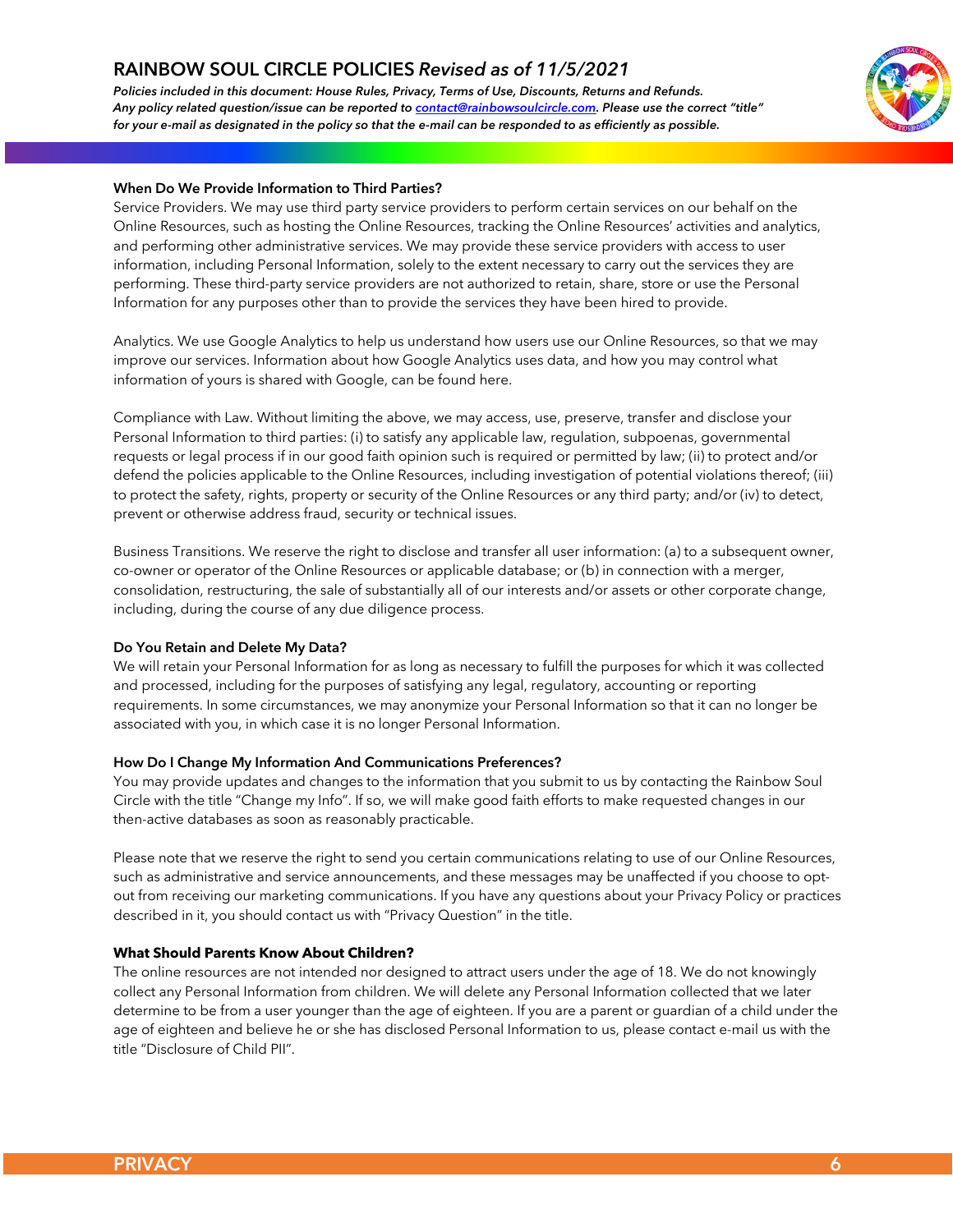*Policies included in this document: House Rules, Privacy, Terms of Use, Discounts, Returns and Refunds. Any policy related question/issue can be reported to contact@rainbowsoulcircle.com. Please use the correct "title" for your e-mail as designated in the policy so that the e-mail can be responded to as efficiently as possible.*



## **Information Regarding Do Not Track Signals and Collection of Personally Identifiable Information for Third Party Advertising**

We do not honor "do not track" signals.

We do not authorize the collection of personally identifiable information from our users for third party use through advertising technologies.

## **What are my rights regarding my personal information?**

If you are a resident of the European Union or the State of California, you have the right to:

- You have the right to request an accounting of all Personal Information that we have that pertains to you, and to be delivered copies of such information in electronic format (e.g., electronic copies of information attached to an email). We reserve the right to transmit information to you in a manner that complies with all applicable laws.
- You have the right to request that we change any Personal Information that pertains to you that is inaccurate.
- You have the right to request that we delete some or all Personal Information that pertains to you. We reserve the right to carry out such a request in a manner that complies with all applicable laws, such as laws concerning record retention. Note that fulfilling this request requires us to delete Personal Information in our possession, but that this right does not extend to Personal Information that has already been lawfully shared in accordance with this Policy.
- You have the right to request that we cease processing any Personal Information that pertains to you.<br>
Note that fulfilling this request persisce us to easie processing Personal Information that pertains to you. Note that fulfilling this request requires us to cease processing Personal Information that pertains to you in the future, but does not apply to lawful processing that has already occurred in accordance with this Policy.
- You have the right to exercise all the rights afforded by this Policy without fear of retaliation or discrimination. This means that we treat Users who exercise any of the rights under this Policy the same as Users who do not.

To exercise any of the rights explained above, please contact with the title "EU or California Privacy Request" and explain your situation. Once we have received notification that you withdraw your consent, we will no longer process your information for the purpose(s) to which you originally consented unless there are compelling legitimate grounds for further processing which override your interests, rights and freedoms or for the establishment, exercise or defense of legal claims.

If you are a resident of the EU and believe that we have misused your personal data, you also have a right to lodge a complaint with a national Data Protection Authority. Each European Union member nation has established its own Data Protection Authority; you can find out about the Data Protection Authority in your country here: http://ec.europa.eu/justice/article-29/structure/data-protection-authorities/index\_en.htm.

#### **Users In the European Union**

For users within the European Union, we transfer data from the EU to data centers located in the United States for processing, pursuant to your consent as indicated when requested. Such processing is performed in accordance with the GDPR. This includes the imposition of required safeguards with respect to accidental, unauthorized or unlawful destruction, loss, alteration, disclosure, access, use or processing of data.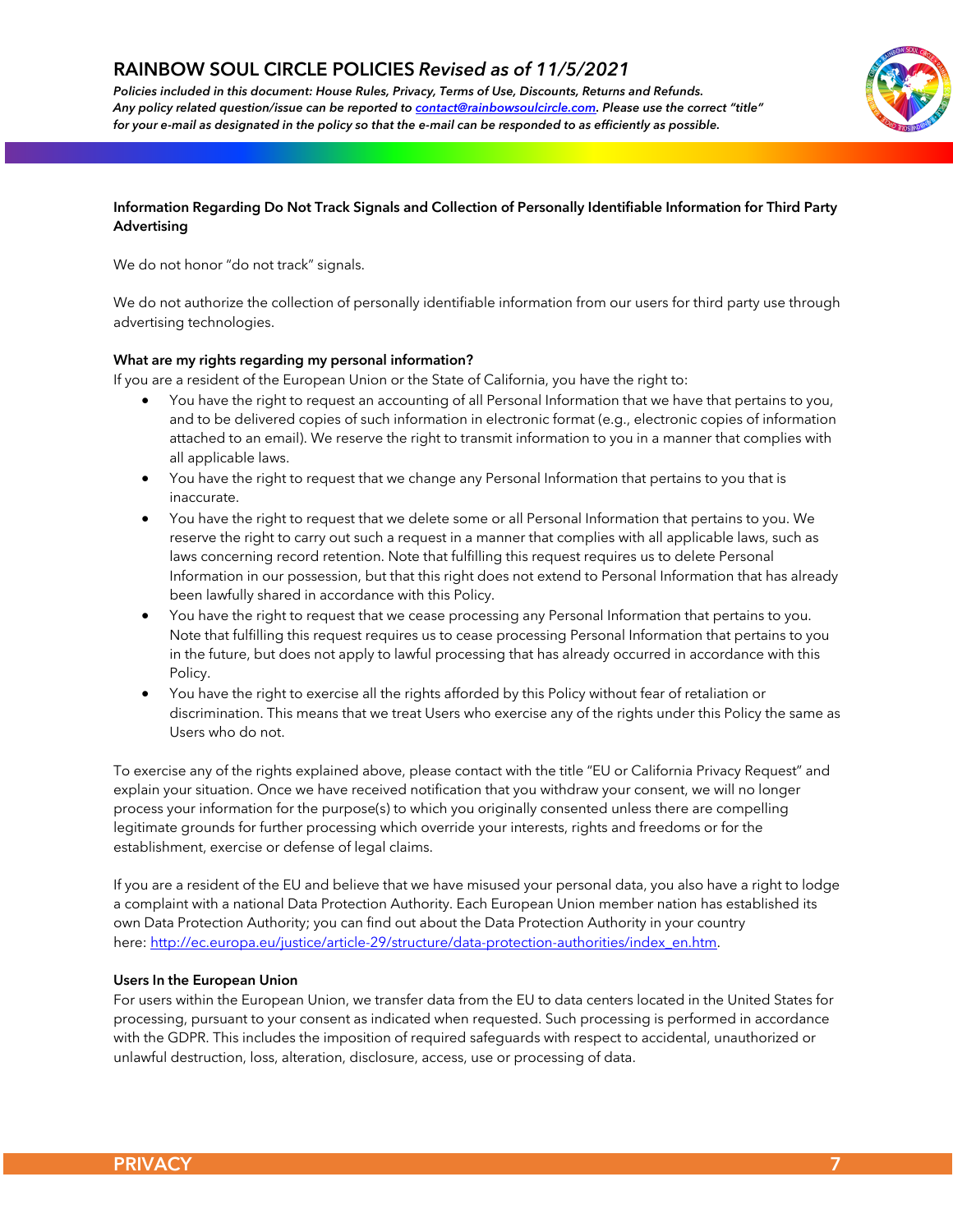*Policies included in this document: House Rules, Privacy, Terms of Use, Discounts, Returns and Refunds. Any policy related question/issue can be reported to contact@rainbowsoulcircle.com. Please use the correct "title" for your e-mail as designated in the policy so that the e-mail can be responded to as efficiently as possible.*



Users within the European Union should be aware that the European Commission has determined that the law of the United States does not provide a level of protection adequate to satisfy the requirements of the GDPR.

### **Will This Policy Change?**

We reserve the right to change this Privacy Policy at any time without notice to you. Any changes will be effective immediately upon the posting of the revised Privacy Policy. Your continued use of the Online Resources following the posting of revisions to this Privacy Policy will be deemed your acceptance of such revisions. We encourage users to frequently check the email account that they use in connection with the Online Resources, as well as this Privacy Policy, to stay informed about any changes to this Privacy Policy. You acknowledge and agree that it is your responsibility to review this Privacy Policy periodically. The date at the top of this document will be updated for each revision.

#### **Miscellaneous**

This Privacy Policy will be governed by and construed in accordance with the laws of Florida, USA, without regarding to conflicts of law principles. To the extent any provision of this Privacy Policy is found by a competent tribunal to be invalid or unenforceable, such provision shall be severed to the extent necessary for the remainder to be valid and enforceable.

## **Questions or Concerns**

You may direct any questions or concerns regarding the use or disclosure of your information, or any other matter related to this Privacy Policy to us by e-mail with the title "Privacy Issue".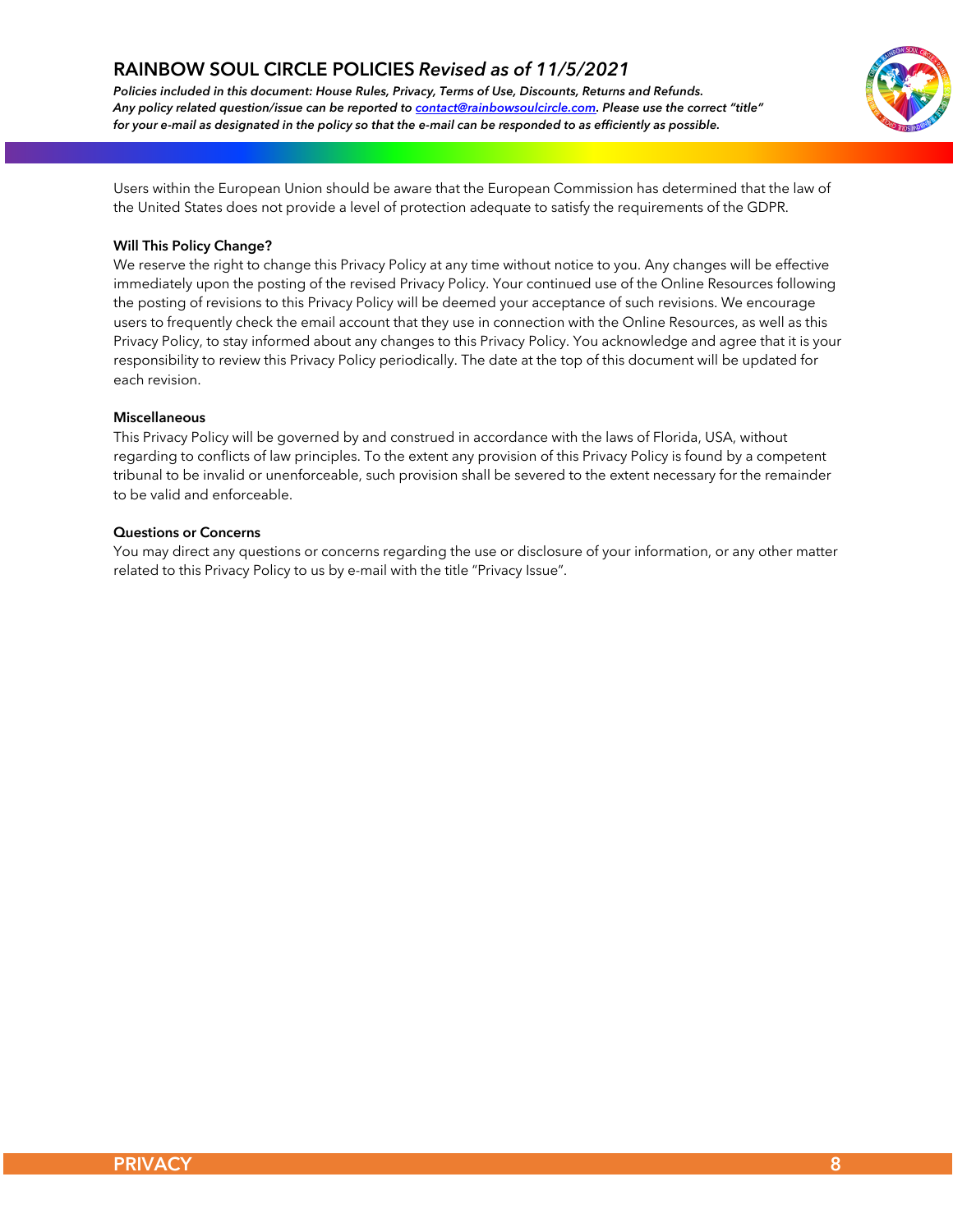*Policies included in this document: House Rules, Privacy, Terms of Use, Discounts, Returns and Refunds. Any policy related question/issue can be reported to contact@rainbowsoulcircle.com. Please use the correct "title" for your e-mail as designated in the policy so that the e-mail can be responded to as efficiently as possible.*



## **TERMS OF USE**

These Terms of Service (this "**Agreement**") set out the terms on the Rainbow Soul Circle ("**RSC**," "**we**," or "**us**") will provide access to and use of certain services available on or through its websites, including www.rainbowsoulcircle.com and/or software applications or mobile applications (collectively, the "**Service**") to you, a user of the Service ("**you**" or "**User**").

You should read this Agreement carefully. By indicating acceptance of this Agreement or by otherwise using the Service, you are entering into a legally binding agreement with us (and you hereby represent that you are of legal age, and are otherwise fully able and competent, to enter into a binding agreement). If you are using the Service on behalf of an organization, you represent that you have the right to bind such organization to this Agreement, and the terms "User" and "you" will include both you, the individual user, and such organization. If you do not agree to these terms and conditions, you must not use the Service.

Each of the Rainbow Soul Circle's service clients may be subject to one or more separate written agreements with the Rainbow Soul Circle, and this Agreement applies only to use of the Service insofar as it is not contrary to such separate written agreements and in no way affects the terms and conditions of any such separate written agreement. Any provisions of such separate written agreements prevail over any provisions of this Agreement.

THIS AGREEMENT CREATES A BINDING LEGAL AGREEMENT BETWEEN YOU AND THE RAINBOW SOUL CIRCLE AND INCLUDES AN ARBITRATION CLAUSE UNDER WHICH CERTAIN CLAIMS MAY NOT BE BROUGHT IN COURT OR DECIDED BY A JURY. PLEASE READ THIS AGREEMENT CAREFULLY.

#### **Nature of the Service**

#### **General**

The Service allows Users to access information or other content (which may include data, text, photos, video or other materials or content). It may also permit certain Users to create, upload, store and/or transmit to other Users certain information or other content (which may include data, text, photos, video or other materials or content) (collectively, "**User Content**"). Your User Content may also be referred to as "**Your Content**" herein.

#### **No Endorsement**

We make no representation, warranty or endorsement regarding any User or the authenticity or validity of any User Content displayed in connection with the Service. We are under no obligation to verify the identity or background of Users or User Content, and all Users should be careful and exercise caution in entering into transactions or otherwise interacting with other Users. By using the Service, you agree that the sole remedy for any damage or harm inflicted by other Users will be limited to claims against such Users, and that you will not seek monetary damages or any other remedy from us in connection with such events. Any reliance on the material, advice or suggestions on the Service is at your own risk, and the Rainbow Soul Circle specifically disclaims all responsibility for any liability, loss or risk, personal or otherwise, that is incurred as a consequence, directly or indirectly, of the use or application of any of the contents of the Service.

#### **Minors**

The Service is not directed to users under the age of 18. The Service does not knowingly collect personal information from children under the age of 18. If you are under the age of 18, you are not permitted to register as a User or to send personal information to the Rainbow Soul Circle.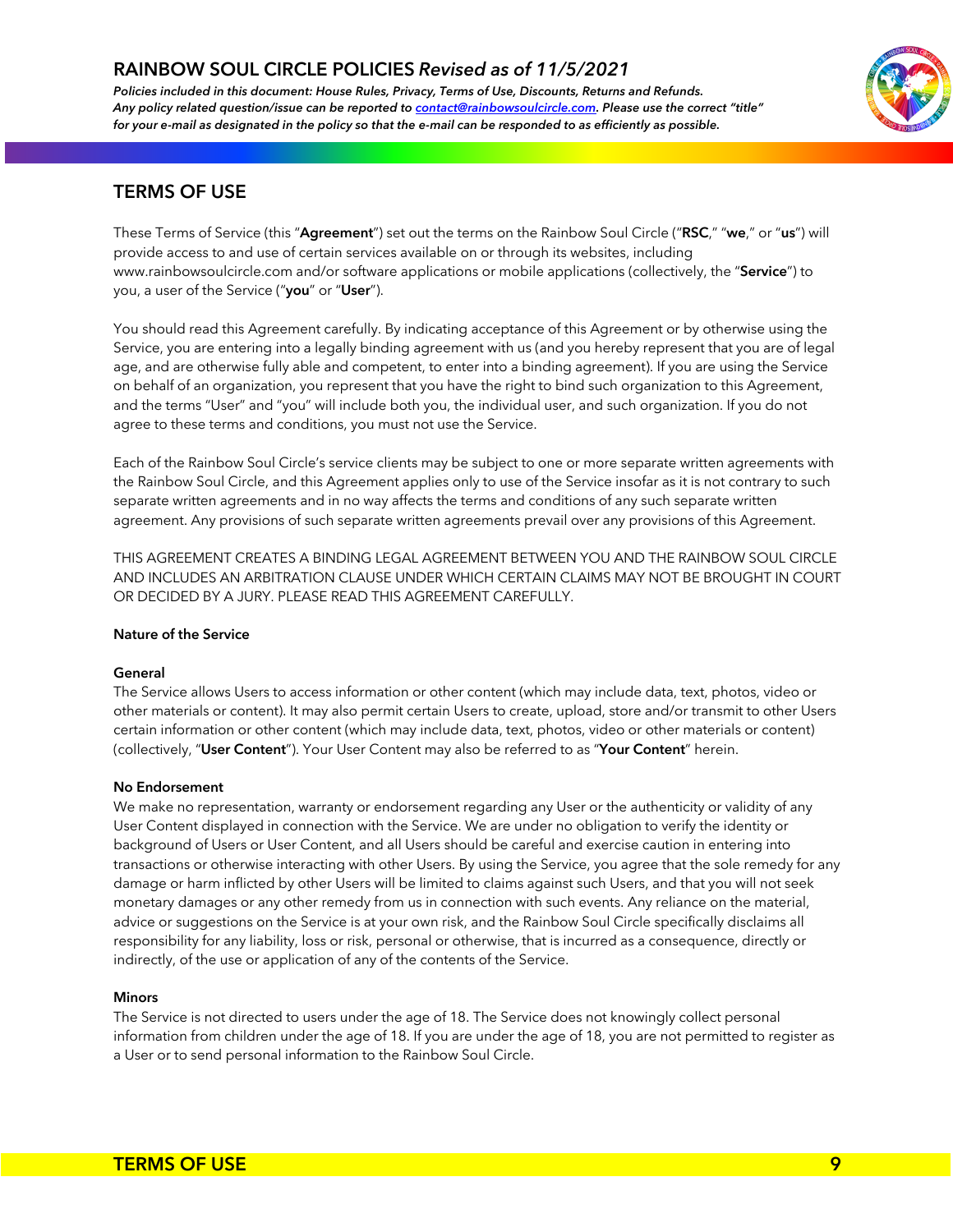*Policies included in this document: House Rules, Privacy, Terms of Use, Discounts, Returns and Refunds. Any policy related question/issue can be reported to contact@rainbowsoulcircle.com. Please use the correct "title" for your e-mail as designated in the policy so that the e-mail can be responded to as efficiently as possible.*



## **Registration and Soul Mapping Questionnaire**

To use any part of the Service, you provide us with your first name, last name, title, name of organization, email address, and other contact information, create a password and register with us. You are also required to complete the online Soul Mapping Survey Questions. This Survey is the "entry point" of the Rainbow Soul Circle's relationship with each of its members and prospective volunteers, service providers and/or employees and helps optimize our interactions with you.

To the extent you are using the Service on behalf of an organization, you may need to also provide us with information in order to confirm, or permit us to confirm, any relationship between you and such organization. We may also request additional information from you. You represent and warrant to us that you will provide us with accurate, current and complete registration information. You are responsible for your registration, and for all use of the Service using any User credentials or passwords issued to you or chosen by you. You will keep all such credentials and passwords confidential.

#### **Fees and Orders**

#### **General Payment Terms**

The Service, or certain features of the Service, may be available only if certain subscription fees or other fees (collectively, "**Fees**") are paid by you, or for your benefit (e.g., we may permit a third party to pay certain Fees for your benefit). If you purchase any subscription plan for the Service or certain features of the Service, you must pay any applicable Fees. Unless we separately agree with you to receive payment by another means, you will provide us (or our designated third-party payment provider) with accurate and valid credit card or other payment information and update your credit card or other payment information in the event any information provided \_becomes invalid or incomplete. If any charge is rejected by our bank or payment providers, you are still liable to pay the Fees. We retain the right to charge interest on any overdue balance at the rate of 1.5% per month, or the maximum amount permitted by law (if lower). You will also be responsible for our reasonable costs of collection, including attorneys' fees, if we deem it necessary to take any legal or administrative action to collect unpaid Fees. We reserve the right to accept, refuse or cancel any orders placed through the Service, without liability or justification. We will refund you in case your order was cancelled by us after your credit card or other payment method has been charged. Otherwise, refunds will not be provided if requested after service period ends (defined as the length of the course, complete upon the last advertised day of the course).

#### **Subscription Plans**

We may offer paid subscription plans that allow you to access additional or exclusive features or content made available through the Service. If you purchase a subscription plan, your subscription will continue in effect and renew on a recurring basis, monthly or annually, unless and until you cancel your subscription. If you provide a credit card or other payment method accepted by the Rainbow Soul Circle and sign up for a monthly or annual paid subscription through the Service, you are expressly agreeing that Rainbow Soul Circle (or our designated third-party payment provider) is authorized to charge your payment method for the applicable subscription fee (plus any applicable taxes) on a recurring monthly or annual basis, as applicable. The Rainbow Soul Circle reserves the right to change the terms of your subscription, including price, from time to time, effective as of the beginning of your next billing period following the date of the change. If Rainbow Soul Circle changes the subscription fee or other charges for your subscription, we will give you advance notice of these changes. If you purchase a subscription from us with promotional pricing, it will renew at non-promotional pricing unless you cancel your subscription prior to renewal (as may also be explained in more detail at the time of your purchase at the promotion pricing).

• User Content. You retain your rights in Your Content, subject to the rights granted below and our rights in Our Property (as defined below). You hereby grant and agree to grant us a worldwide, non-exclusive, perpetual, irrevocable, royalty-free, fully-paid, transferable license, with the right to sublicense through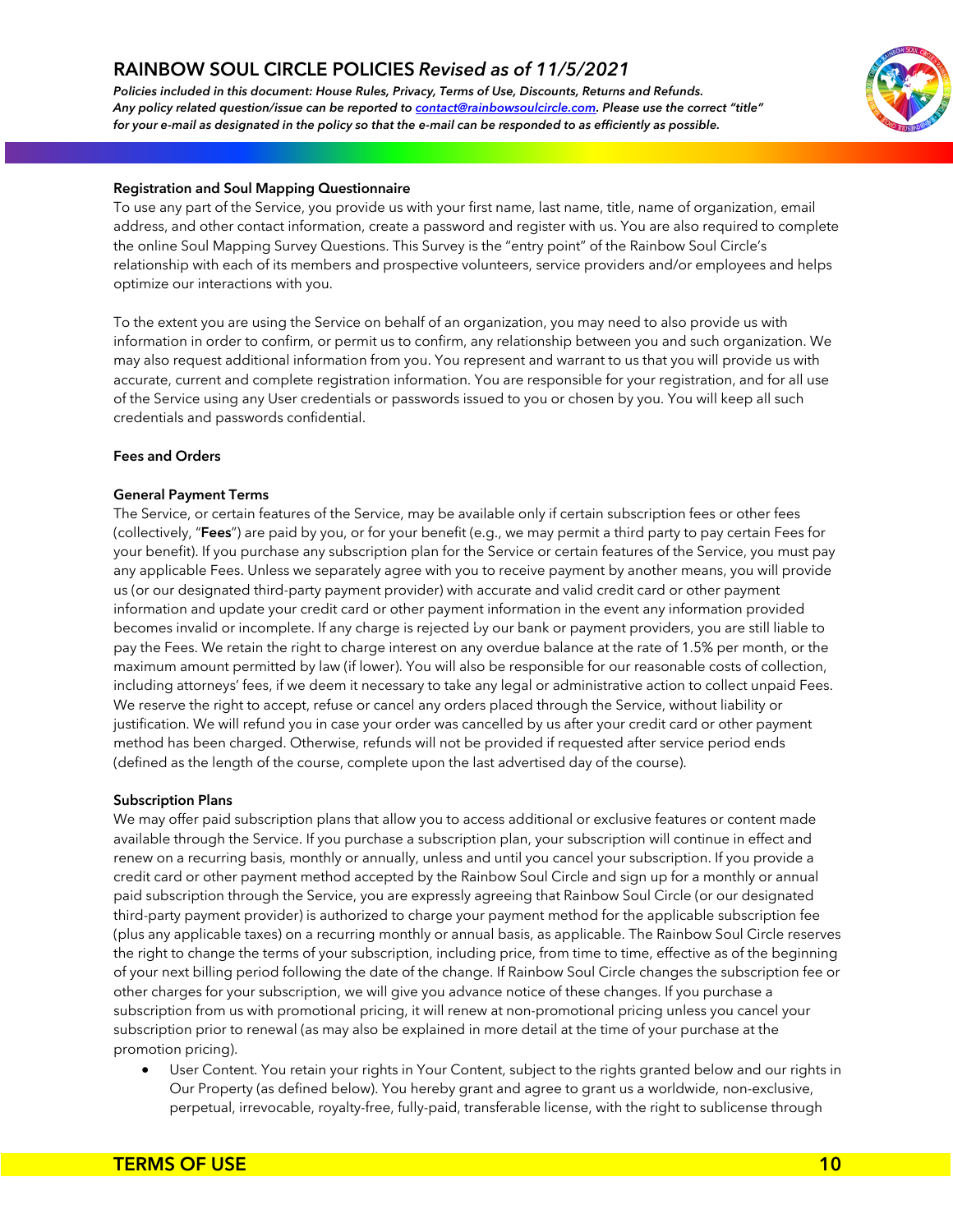*Policies included in this document: House Rules, Privacy, Terms of Use, Discounts, Returns and Refunds. Any policy related question/issue can be reported to contact@rainbowsoulcircle.com. Please use the correct "title" for your e-mail as designated in the policy so that the e-mail can be responded to as efficiently as possible.*



multiple tiers, to copy, edit, modify, adapt, publish, transmit, distribute, prepare derivative works, perform, display, use, and otherwise exploit in any manner, Your Content in connection with operation and promotion of the Service and any other purposes reasonably related to the Service or our business. To the extent reasonably necessary or appropriate to effect or support the license granted by you above, you hereby waive and agree to waive (or if not waivable, agree not to assert) any rights of privacy or publicity, or any moral rights or other similar rights, with respect to Your Content.

You also hereby grant and agree to grant each other User a worldwide, non-exclusive, perpetual, royalty-free license to access, copy and use Your Content which (a) you transmit to such User via the Service or (b) you post within any public forum or similar area of the Service that is available to Users generally, in each case solely for such User's own personal non-commercial purposes (or in the case of a User that is an organization, for such User's own internal business purposes, excluding for clarity any right to distribute or otherwise commercialize Your Content per se) (the "**Specified Purpose**"), in accordance with the terms and conditions herein.

You agree that we are not responsible for any use or disclosure of Your Content by other Users or any third party who gains access to it through the Service (which may include unintended activities by third parties, such as by hackers).

You represent and warrant that you own all proprietary rights in Your Content or, with respect to any of Your Content you do not own, that you have the full authority and right to create, upload, store and/or transmit Your Content, and to grant the licenses and rights you have granted in this Agreement, and that your creation, uploading, storage and/or transmission of Your Content, and the exercise by us and other Users of the licenses and rights granted by you herein, shall not infringe any third party intellectual property or proprietary rights, nor and rights granted by you nerem, shall not infillige any third party intellectual property or proprietary rights, nor<br>violate any rights of privacy or publicity, nor be defamatory, libelous, vulgar, profane or obscene, nor law or other right, privilege or interest of any third party.

On termination of your account, or this Agreement, we have no obligation to return any User Content to you, so you should retain copies of all of Your Content.

In addition to and without limiting any other rights herein (including in the Privacy Policy), you also grant us the rights to (i) de-identify Your Content (i.e., to remove your name and other identifying characteristics, consistent with applicable laws and regulations), (ii) use or disclose de-identified data for any purpose, and (iii) allow us to share de-identified data with third parties.

## **Our Ownership Rights**

The Service, including all aspects of the Rainbow Soul Circle's website, platform and software and mobile applications (including Our Property, as defined below), is the property of, and owned by, the Rainbow Soul Circle or its licensors. All the software, algorithms, functionality, inventions, concepts, text, images, sound, music, videos, marks, logos, compilations, content and technology used to deliver the Service or otherwise embodied in, displayed through, or provided directly or indirectly (e.g., emails or other communications from us to you) via, the Service are "Our Property." For clarity, any formats, templates, methodologies, rules, algorithms and software used to create Your Content are Our Property. Except as otherwise expressly permitted by this Agreement, any use, copying, making derivative works, transmitting, posting, linking, deep linking, framing, redistribution, sale, decompilation, modification, reverse engineering, translation or disassembly of Our Property is prohibited. You acknowledge that Our Property has been created, compiled, developed and maintained by us at great expense of time and money such that misappropriation or unauthorized disclosure or use of Our Property by others for commercial gain would unfairly and irreparably harm us in a manner for which damages would not be an adequate remedy, and you consent to our obtaining injunctive relief to restrain any breach or threatened breach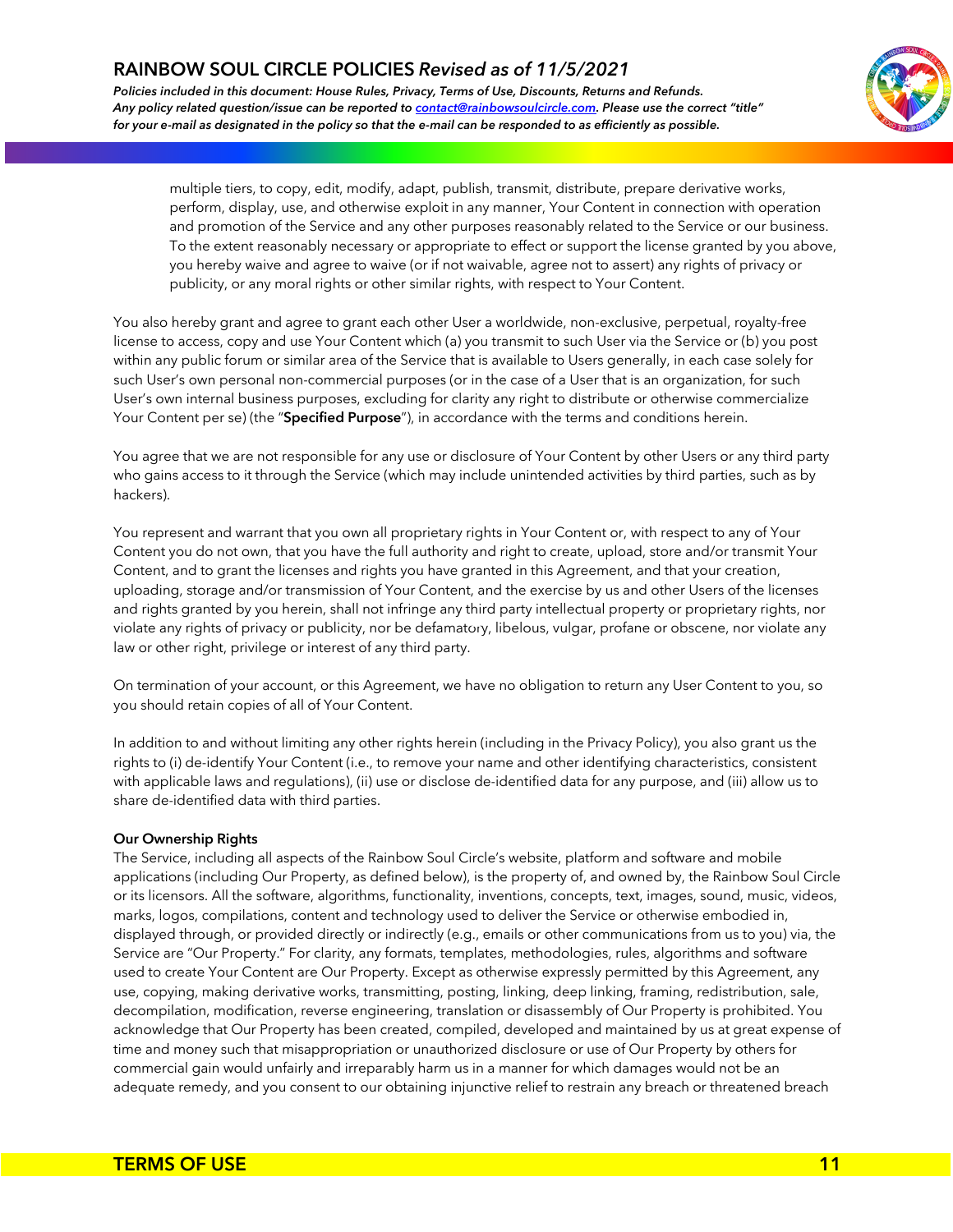*Policies included in this document: House Rules, Privacy, Terms of Use, Discounts, Returns and Refunds. Any policy related question/issue can be reported to contact@rainbowsoulcircle.com. Please use the correct "title" for your e-mail as designated in the policy so that the e-mail can be responded to as efficiently as possible.*



of this Agreement, without any requirement to post bond. You may be subject to criminal or civil penalties for violation of this paragraph.

The mark, the Rainbow Soul Circle, and any associated logos, are registered or unregistered trademarks or service marks of the Rainbow Soul Circle or its licensors. You may not use them, or any of our other marks or logos, in any manner, including any use that is likely to cause confusion or that disparages or discredits us, without our consent. The Service may also feature the trademarks, service marks, and logos of third parties, and each owner retains all rights in such marks. Any use of such marks, or any others displayed on the Service, will inure solely to the benefit of their respective owners.

#### Wildphi Copyright

Wildphi retains all rights to copy products including original, personalized and digitized products; because almost all of the art available here is used to make Zazzle products. Thus, the buyer's right is limited to the actual object as purchased.

Subject to the terms and conditions herein, we grant you the non-exclusive, limited, revocable right to access and use Our Property solely to the extent necessary for you to use the Service for your own Specified Purpose, as permitted by this Agreement. We reserve all other rights.

For clarity and without limiting other obligations herein, Users shall not distribute or otherwise commercialize Our Property. **Use of the Service**. You must comply with any rules and policies about use of the Service that we publish from time to time. These rules and policies will be available on the Service. Certain features, pages or content within the Service may contain supplemental terms of use, to which you must agree in order to use the relevant within the service may contain supplemental terms or use, to which you must agree in order to use the relevant<br>features, pages or content. Subject to the terms and conditions herein, you are permitted to use the Service so for your own Specified Purpose.

You must not (a) create, upload or transmit Your Content if you do not have the right to do so; (b) create, upload or transmit Your Content or use the Service in any way that would violate any law or the rights of any person; (c) impersonate any person or entity, or forge or manipulate headers to disguise the origin of any of Your Content; (d) except as otherwise expressly permitted by this Agreement, harvest or otherwise collect information about others from the Service; (e) take any action that imposes or may impose an unreasonable or disproportionately large load on the Service or its infrastructure, or bypass any measures we may use to prevent or restrict access to any portion of the Service (or other accounts, networks or services connected thereto); (f) use manual or automated software, devices, or other processes to "crawl," "scrape" or "spider" any of the Service or otherwise to copy, obtain, propagate, distribute or misappropriate any information or other content from the Service, including any of Our Property; (g) distribute or otherwise make available any information or other content obtained through the Service to any third party, except as expressly permitted herein; (h) otherwise interfere in any manner with the use or operation of the Service; or (i) use the Service in the development, directly or indirectly, of any product, software or service that offers any functionality substantially similar to, or competitive with, the Service.

Your Content must not: (i) be libelous, vulgar, defamatory, threatening, abusive, obscene, pornographic or unlawful or encourage a criminal offense; (ii) contain material from other copyrighted works without the written consent of the owner of such copyrighted material; (iii) infringe any copyright or violate any property rights, rights of privacy or publicity, or any other rights of any third party; or (iv) contain any software viruses, malware, spyware or any other code, file or program that is designed to interrupt, destroy or limit the functionality of any computer software, hardware or telecommunications equipment.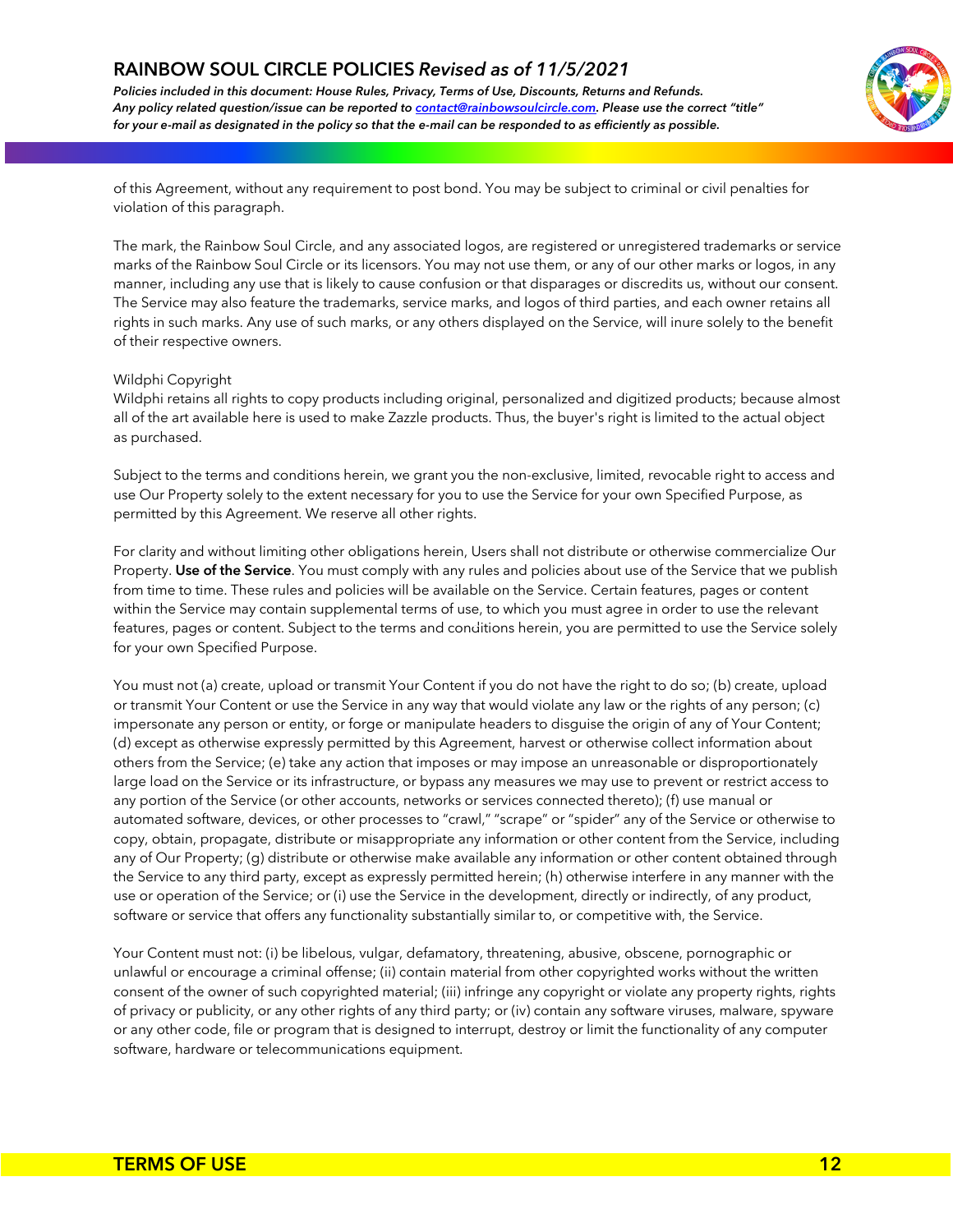*Policies included in this document: House Rules, Privacy, Terms of Use, Discounts, Returns and Refunds. Any policy related question/issue can be reported to contact@rainbowsoulcircle.com. Please use the correct "title" for your e-mail as designated in the policy so that the e-mail can be responded to as efficiently as possible.*



We reserve the right (but are under no obligation) to investigate any claim that User Content or use of the Service does not conform to the terms and conditions of this Agreement, and to remove User Content from the Service or terminate your account for breach of this Agreement.

Social Media. From time-to-time, we may offer functionality on the Service permitting you to connect the Service to your Facebook, Twitter, Instagram or other social media accounts ("**Social Media Accounts**"). If you choose to connect your Rainbow Soul Circle account with any Social Media Accounts, you will be able to take advantage of various social features the Rainbow Soul Circle may already have or will be creating, as part of the Service, as well as features available on such Social Media Accounts. These features will generally be designed to share information with others. For example, your friends and others who have access to view information about you on Facebook may be able to see (on Facebook and on the Service) that you are a user of the Service, and other information about your use of the Service. You may also be able to see similar information about your Facebook friends who are users of the Service. Please pay careful attention to your relevant Social Media Account settings in your Service account as well as your privacy settings in your Social Media Accounts which will impact this feature, when available, and may give you some control over the information that is shared and with whom it is shared. BY CONNECTING YOUR SERVICE ACCOUNT TO ANY SOCIAL MEDIA ACCOUNT, YOU ACKNOWLEDGE AND AGREE THAT YOU ARE CONSENTING TO THE CONTINUOUS RELEASE OF INFORMATION ABOUT YOU TO OTHERS, INCLUDING TO THE RELEVANT SOCIAL MEDIA ACCOUNT (IN ACCORDANCE WITH YOUR PRIVACY SETTINGS ON SUCH SOCIAL MEDIA ACCOUNT AND YOUR SETTINGS ON THE SERVICE). IF YOU DO NOT WANT INFORMATION ABOUT YOU TO BE SHARED IN THIS MANNER, PLEASE CHANGE YOUR SETTINGS APPROPRIATELY. The Rainbow Soul Circle and social media sites are continually making changes and improvements to this feature, and therefore the available features and information that are shared may change from time to time. These changes may take place without notice to you and may not be described in this \_Agreement.

## **WILDPHI COPYRIGHT**

Wildphi retains all rights to copy products including original, personalized and digitized products; because almost all of the art available here is used to make Zazzle products. Thus, the buyer's right is limited to the actual object as purchased.

## **FEEDBACK**

If you provide to us (directly or indirectly, and by any means) any comments, feedback, suggestions, ideas, or other submissions related to the Service (collectively "Feedback"), the Feedback will be the sole property of The Rainbow Soul Circle. We will be entitled to use, reproduce, disclose, publish, distribute, and otherwise exploit in any manner, all Feedback, without restriction and without compensating you in any way. We have no obligation to maintain any Feedback in confidence, or to respond to any Feedback.

## **SERVICE IS PROVIDED "AS IS"**

THE SERVICE IS PROVIDED "AS IS", WITH ALL FAULTS. WE EXPRESSLY DISCLAIM ANY AND ALL WARRANTIES, WHETHER EXPRESS OR IMPLIED, INCLUDING: (i) ALL WARRANTIES OF MERCHANTABILITY, FITNESS FOR A PARTICULAR PURPOSE, TITLE, NONINFRINGEMENT, AND ANY AND ALL WARRANTIES ARISING FROM COURSE OF DEALING OR USAGE OF TRADE; (ii) THAT THE SERVICE OR OUR PROPERTY WILL MEET YOUR REQUIREMENTS, WILL ALWAYS BE AVAILABLE, ACCESSIBLE, UNINTERRUPTED, TIMELY, SECURE OR OPERATE WITHOUT ERROR; AND (iii) AS TO THE ACCURACY OR RELIABILITY OF ANY INFORMATION OBTAINED FROM THE SERVICE OR OUR PROPERTY. We may pause or interrupt the Service at any time, and you should expect periodic downtime for updates to the Service. No advice or information, whether oral or written, obtained by you from us or through the Service will create any other warranty.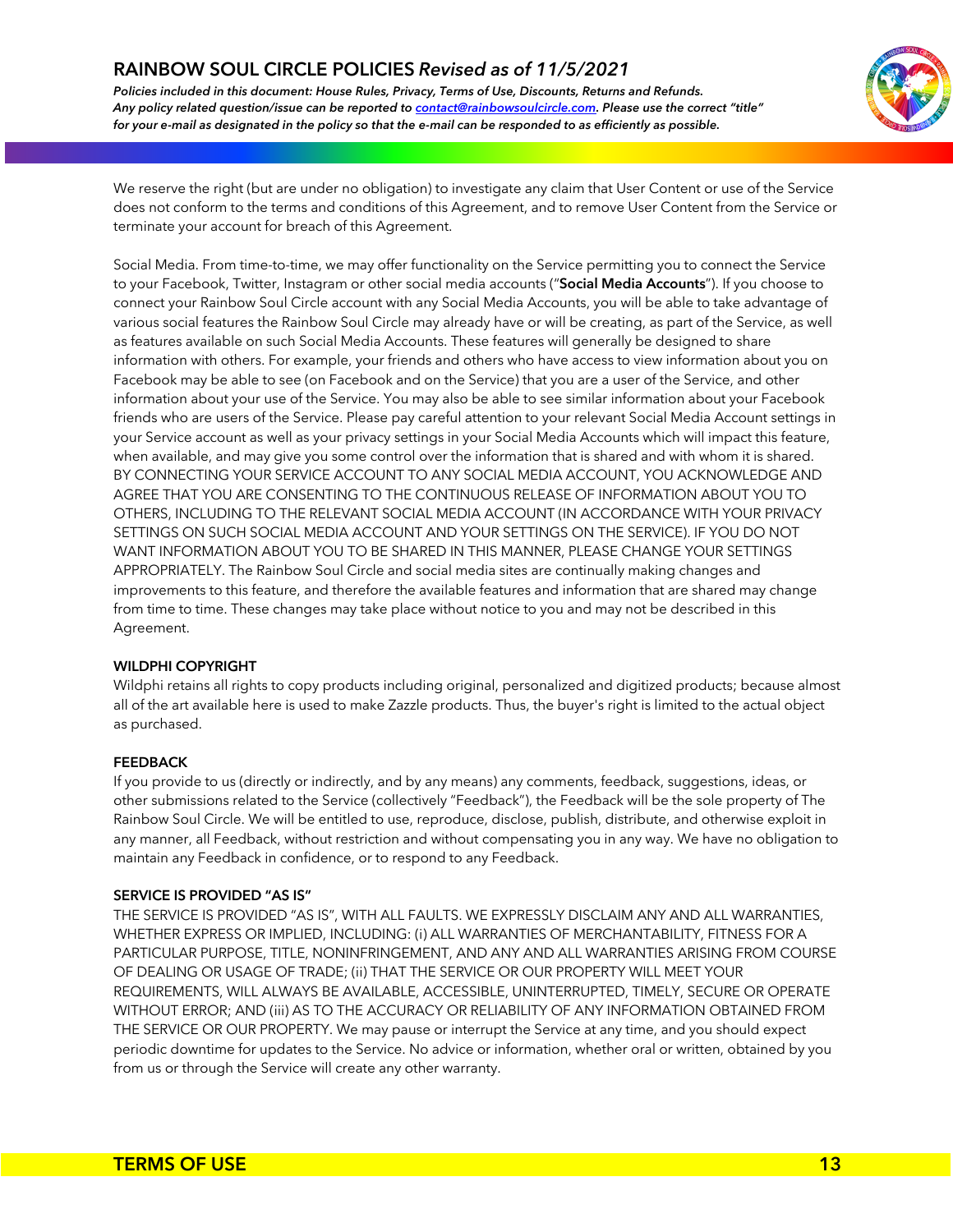*Policies included in this document: House Rules, Privacy, Terms of Use, Discounts, Returns and Refunds. Any policy related question/issue can be reported to contact@rainbowsoulcircle.com. Please use the correct "title" for your e-mail as designated in the policy so that the e-mail can be responded to as efficiently as possible.*



UNDER NO CIRCUMSTANCES WILL YOU BE ENTITLED TO RECOVER FROM US ANY INCIDENTAL, CONSEQUENTIAL, INDIRECT, PUNITIVE OR SPECIAL DAMAGES (INCLUDING DAMAGES FOR LOSS OF BUSINESS, LOSS OF REVENUE, LOSS OF DATA, OR LOSS OF USE), WHETHER BASED ON CONTRACT, TORT (INCLUDING NEGLIGENCE), OR OTHERWISE ARISING FROM OR RELATING TO THIS AGREEMENT, THE SERVICE OR OUR PROPERTY, EVEN IF WE HAVE BEEN INFORMED OR SHOULD HAVE KNOWN OF THE POSSIBILITY OF SUCH DAMAGES.

TO THE EXTENT PERMITTED BY APPLICABLE LAW, OUR MAXIMUM AGGREGATE LIABILITY TO YOU FOR ANY DAMAGES ARISING FROM OR RELATING TO THIS AGREEMENT, THE SERVICE OR OUR PROPERTY, WHETHER BASED ON CONTRACT, TORT (INCLUDING NEGLIGENCE), OR OTHERWISE, SHALL BE LIMITED TO THE AMOUNTS PAID BY YOU TO US FOR THE SERVICE IN THE PRIOR YEAR (OR, IF YOU ARE A FREE TRIAL OR OTHER NON-FEE PAYING USER, TO THE AMOUNT OF \$10).

SOME JURISDICTIONS DO NOT ALLOW THE LIMITATION OR EXCLUSION OF WARRANTIES OR OF LIABILITY FOR CERTAIN TYPES OF DAMAGES, SO SOME OF THE ABOVE LIMITATIONS OR EXCLUSIONS MAY NOT APPLY TO YOU.

## **Cloud Services and Third-Party Services**

Without limitation of the disclaimers and limitations of liability set forth in The Rainbow Soul Circle, you acknowledge and agree as follows: (a) we provide the Service using cloud computing services of one or more third party cloud providers (collectively, the "**Cloud Providers**"); (b) the price at which we could afford to offer the Service would vary if we provided the Service other than using such cloud services; and (c) we shall not be responsible or liable to you for any act, omission or failure of any Cloud Provider.

The Service may depend upon, interact with or enable access to third parties' information, other content, services \_ or websites (each, a "**Third Party Service**"), which may in each case be accompanied by separate terms of use. Use of each Third-Party Service may require that you accept additional terms of use. We may also offer functionality permitting you to connect the Service to your other online accounts and data sources, which accounts and data sources shall be deemed "Third Party Services" hereunder. You must comply with the applicable terms of use when using the Third-Party Service and the Service. We do not endorse, and hereby disclaim all liability or responsibility to you or any other person for, any Third-Party Services.

## **Indemnity**

You will indemnify us, and our licensors, providers and agents, against any and all claims, actions, proceedings, suits, liabilities, losses, damages, costs, expenses and attorneys' fees ("**Liabilities**") arising out of or related to your breach of this Agreement or your use of the Service (but excluding any Liabilities to the extent caused by our negligence or willful misconduct). We reserve the right to assume the sole control of the defense and settlement of any claim, action, suit or proceeding for which you are obliged to indemnify us. You will cooperate with us with respect to such defense and settlement.

## **Reimbursement of Expenses**

Without limitation of the foregoing, if we receive a subpoena or similar requirement to disclose Your Content issued by any court or governmental authority, and we are not a party to the proceeding in question, you will reimburse us for our reasonable costs and expenses of complying with such subpoena, including time spent by our personnel and our attorneys at time and materials rates.

## **Our Privacy Policy**

We operate the Service under the Privacy Policy included as a section in this document. Each party shall comply with the Privacy Policy.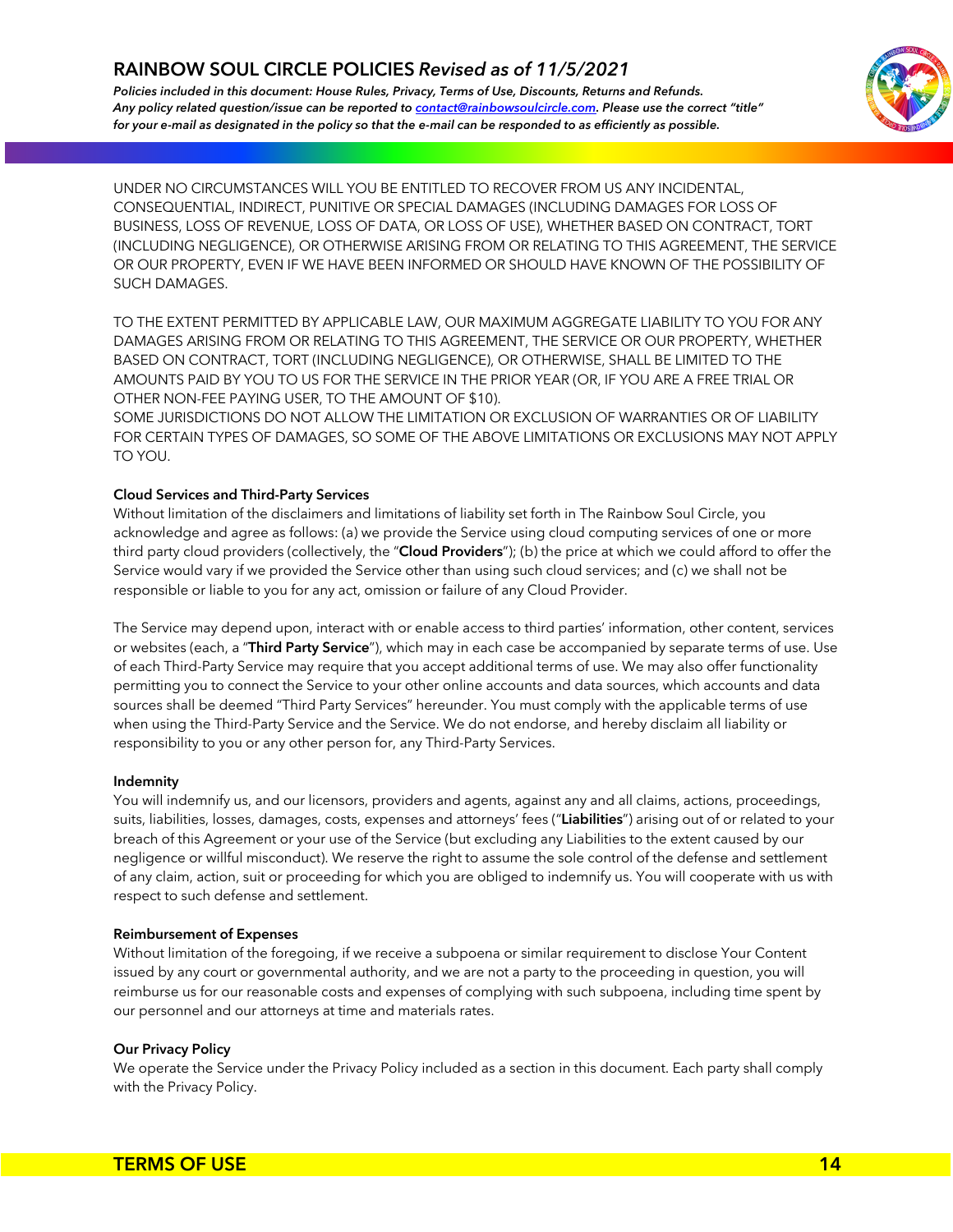*Policies included in this document: House Rules, Privacy, Terms of Use, Discounts, Returns and Refunds. Any policy related question/issue can be reported to contact@rainbowsoulcircle.com. Please use the correct "title" for your e-mail as designated in the policy so that the e-mail can be responded to as efficiently as possible.*



#### **Suspension and Termination**

You may terminate this Agreement at any time by closing your account and ceasing to use the Service. We reserve the right to suspend your account and/or access to the Service at any time if we believe you are in breach of this Agreement. We reserve the right to terminate this Agreement or to cease to offer the Service at any time on written notice to you (including by email to registered Users or posting on our website or mobile applications), for any reason or no reason.

If your account is terminated for any reason or no reason, you agree: (a) to continue to be bound by this Agreement, (b) to immediately stop using the Service, (c) that the license and rights provided by us under this Agreement shall end, (d) that we reserve the right (but have no obligation) to delete all of Your Content, and (e) that we shall not be liable to you, or any third party, for compensation, reimbursement, or damages in connection with your use of the Service or for termination of access to your account.

Any accrued obligations and remedies hereunder, and any other provisions that by their nature should reasonably survive, shall survive the termination or expiration of this Agreement.

#### **Modification of Service and Agreement**

We reserve the right to modify the Service at any time, without notice to you. We may also from time to time amend this Agreement prospectively. If we do so, we will notify you by email (for registered Users) and posting on our website or mobile applications. You agree that your continued use of the Service constitutes your agreement to the amended Agreement. If you do not agree to any amended Agreement that we publish, you must terminate your account and cease using the Service. Except as set forth above, this Agreement may be amended or modified only by an express writing signed by the Rainbow Soul Circle. \_

#### **Applicable Law**

You and we each agree that all disputes or other matters arising from or relating to this Agreement, or the use or operation of the Service, will be governed by the substantive laws of the State of Florida, U.S.A., without regard to its or any other jurisdiction's conflicts of laws principles that would apply another law. Any action or proceeding by you relating to any claim arising from or relating to the Service or this Agreement must commence within the shorter of the applicable statute of limitations or one year after the cause of action has accrued. The United Nations Convention for the International Sale of Goods is hereby disclaimed.

#### **Arbitration**

We will attempt to resolve disputes with Users to their satisfaction. If, however, a matter arises that cannot be resolved promptly between you and us, you agree that any disputes arising out of or relating to the Service or this Agreement (including the validity and scope of the agreement to arbitrate and any disputes with other users of the Service) shall be resolved exclusively by final and binding arbitration administered by the American Arbitration Association ("**AAA**") under the Federal Arbitration Act, and shall be conducted before a single arbitrator pursuant to the applicable Rules and Procedures established by the AAA (for information on the AAA and its rules, see adr.org). You agree that the arbitration shall be held in Orlando/Kissimmee, FL, unless the AAA or the arbitrator shall determine that venue in such city is unreasonably burdensome, in which case the AAA or the arbitrator shall select a venue that is not unreasonably burdensome to both you and us. You agree that, if the AAA shall be unavailable or decline to administer the arbitration, and the parties do not agree on a substitute, a substitute administrator or arbitrator shall be appointed by the court. The arbitrator may render early or summary disposition of some or all issues, after the parties have had a reasonable opportunity to make submissions on these issues. At our option, this provision shall not apply to claims of patent, trademark, or copyright infringement or misappropriation of trade secrets (collectively, "**IP Claims**"). In addition, you or we may elect to bring an individual claim in a small claims court, but we do not hereby agree to any personal jurisdiction that is otherwise lacking.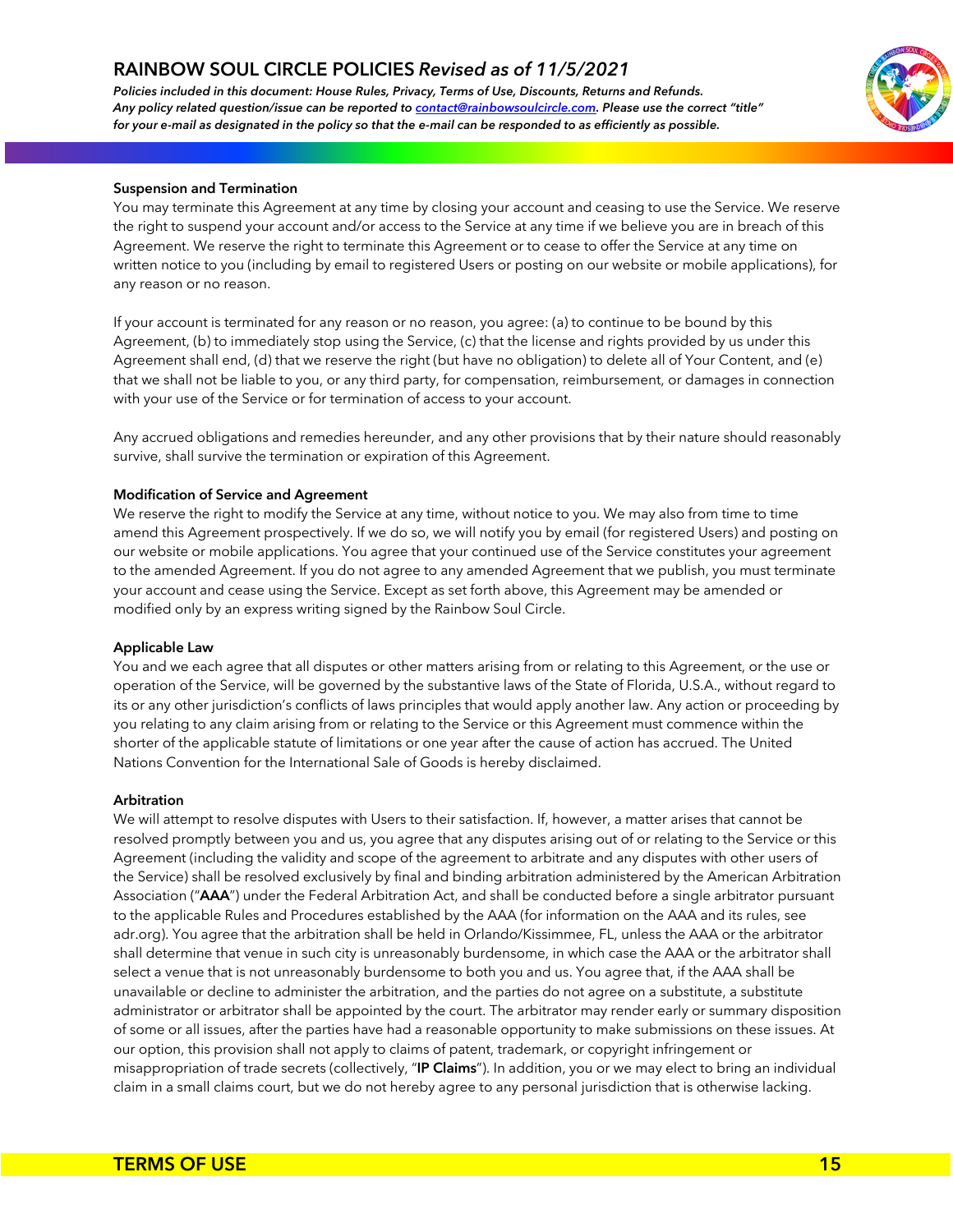*Policies included in this document: House Rules, Privacy, Terms of Use, Discounts, Returns and Refunds. Any policy related question/issue can be reported to contact@rainbowsoulcircle.com. Please use the correct "title" for your e-mail as designated in the policy so that the e-mail can be responded to as efficiently as possible.*



You agree that any arbitration shall not permit claims on a class, mass, representative, or private attorney general basis. You further agree that no claims of other parties may be consolidated with your or our claims in the arbitration without both your and our consent. YOU ARE WAIVING YOUR RIGHTS TO HAVE YOUR CASE DECIDED BY A JURY AND TO PARTICIPATE IN A CLASS, MASS, REPRESENTATIVE, PRIVATE ATTORNEY GENERAL, OR CONSOLIDATED ACTION AGAINST US.

If any part of this Arbitration clause is later deemed invalid as a matter of law, then it shall be severed and the remaining portions of this section shall remain in effect, with the exception that if the preceding paragraph is deemed invalid, then this entire section shall be deemed invalid and the arbitration clause shall be void.

#### **Jurisdiction**

With respect to any IP Claims (as defined above) that are not subject to arbitration under the above provision, you hereby consent to non-exclusive jurisdiction and venue in any federal or state court located within the State of New York, U.S.A., with respect to any suit, claim or cause of action arising from or relating to the Service or this Agreement, and you shall not bring any such suit, claim or cause of action except in a court located within the State of Florida, U.S.A.

#### **Force Majeure**

In no event will we be liable for any failure to comply with this Agreement to the extent that such failure arises from factors outside our reasonable control. Without limitation of the foregoing, in the absence of our gross negligence or willful misconduct we will not be liable for any damages arising from the acts of hackers or similar bad actors interfering with the Service or using or disclosing any of Your Content.

## **Compliance with Laws**

You will comply with all laws and regulations applicable to your activities under or in connection with this Agreement, including without limitation United States export control laws, regulations and executive orders.

## **Geography**

We are based in the United States. We make no claims that the Service or any of its content is accessible or appropriate outside of the United States. Access to the Service may not be legal by certain persons or in certain countries. If you access the Service from outside the United States, you do so on your own initiative and are responsible for compliance with local laws.

#### **Miscellaneous Provisions**

No delay or omission by us in exercising any of our rights occurring upon any noncompliance or default by you with respect to any of the terms and conditions of this Agreement will impair any such right or be construed to be a waiver thereof, and a waiver by us of any of the covenants, conditions or agreements to be performed by you will not be construed to be a waiver of any succeeding breach thereof or of any other covenant, condition or agreement herein. No waiver will be binding on us unless made in an express writing signed by us. If any provision of this Agreement is found by a court of competent jurisdiction to be invalid or unenforceable, then this Agreement will remain in full force and effect and will be reformed to be valid and enforceable while reflecting the intent of the parties to the greatest extent permitted by law. Except as otherwise expressly provided herein, this Agreement sets forth the entire agreement between us and you regarding its subject matter, and supersedes all prior promises, agreements or representations, whether written or oral, regarding such subject matter. Your registration, this Agreement and your rights and obligations hereunder are not assignable, or otherwise transferable or delegable, by you to any third party without our prior written consent in our sole discretion. Any purported assignment, transfer or delegation without such consent will be null and void. We may assign or otherwise transfer or delegate this Agreement (including any rights or obligations hereunder), including to any purchaser of our business, from time-to-time in our sole discretion. This Agreement will be binding upon and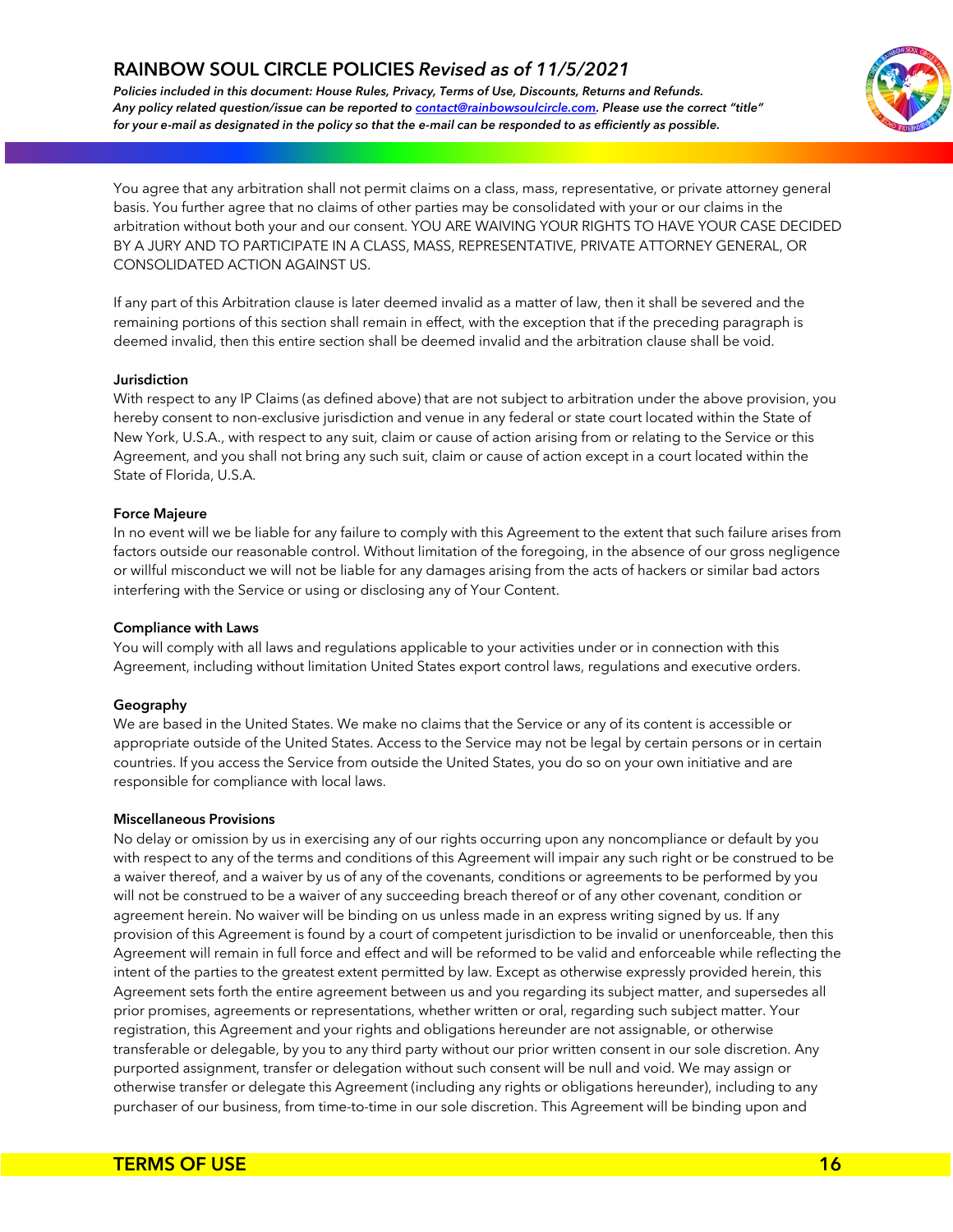*Policies included in this document: House Rules, Privacy, Terms of Use, Discounts, Returns and Refunds. Any policy related question/issue can be reported to contact@rainbowsoulcircle.com. Please use the correct "title" for your e-mail as designated in the policy so that the e-mail can be responded to as efficiently as possible.*



inure to the benefit of the parties' successors and permitted assigns. This Agreement may be executed electronically, and your electronic assent or use of the Service shall constitute execution of this Agreement. You agree that the electronic text of this Agreement constitutes a writing and your assent to the terms and conditions hereof constitutes a "signing" for all purposes. As used herein and unless the intent is expressly otherwise in a specific instance, the terms "include," "includes" or "including" shall not be limiting and "or" shall not be exclusive. Any section headings herein are for convenience only and do not form a part of, and will not be used in the interpretation of, the substantive provisions of this Agreement. You agree that email to your email address on record will constitute formal notice under this Agreement. There shall be no third-party beneficiaries to this Agreement.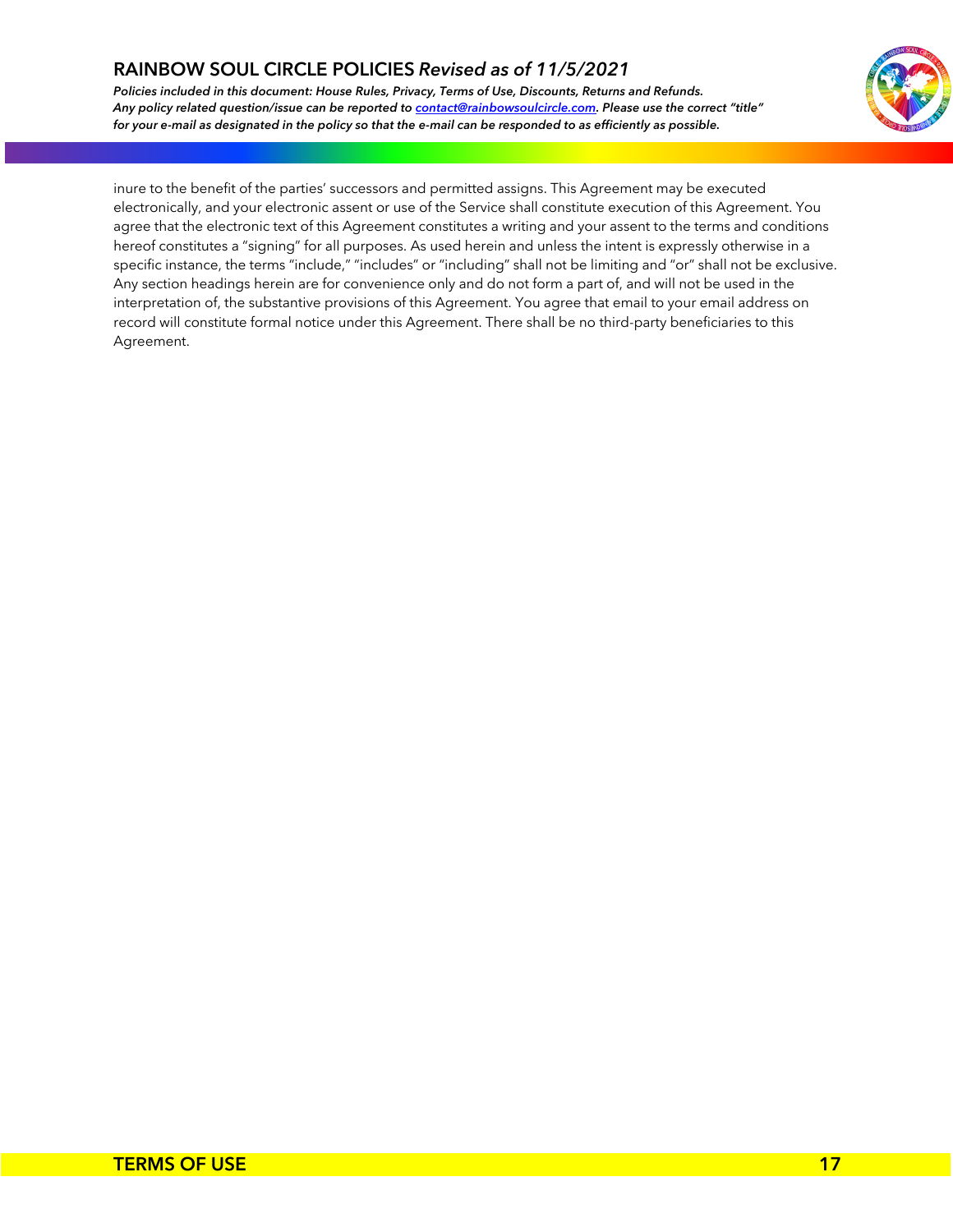*Policies included in this document: House Rules, Privacy, Terms of Use, Discounts, Returns and Refunds. Any policy related question/issue can be reported to contact@rainbowsoulcircle.com. Please use the correct "title" for your e-mail as designated in the policy so that the e-mail can be responded to as efficiently as possible.*



## **DISCOUNTS, RETURNS AND REFUNDS**

## **Zazzle and other Third-Party Products**

Zazzle and other Third-Party vendors have their own policies for returns, refunds, cancellations and shipping and discounts etc. For Zazzle purchases, you can review their website for the policies that are applicable to you at the time of your purchase. Just FYI, we haven't had any issues or complaints from Zazzle customers.

## **Personalized Products**

In general, personalized products cannot be returned, simply because they require many hours to produce and typically cannot be re-sold because they are personalized. Thus, it is up to the buyer to be comfortable that they will generally be happy with the product from their review of the samples shown on the website; given that the quality and standards shown on the website will mirror the final product. You can cancel an order within 24 hours of the original order date and time. After that, we will do the best we can to help you, but it will depend the amount of work already done and the cost of materials that may have already been purchased.

## **Original Acrylic and Watercolor Paintings and Magnetic Bookmarks**

## Refund Policy

You have seven (7) days after receipt of the artwork to decide whether to keep the artwork or return it \_in its original condition for a refund. Please contact us and give us the reason for the return. We also require all returned artwork to be shipped by the buyer within three (3) days after notifying us that the work will be returned. You must ship the artwork through a traceable method and provide us with the shipment's tracking number. If you do not notify us of your intent to return the work within 7 days of receipt and/or you do not ship the work within 3 days of notifying us, you will NOT be eligible for a refund. Some exceptions may apply. Please contact us for an assessment of your specific situation.

How to Return Undamaged Work

- Step 1 Within seven (7) days of your artwork delivery date, Please contact us and provide us the reason for the return.
- Step 2 Repackage the artwork using the original packaging materials. If you've already disposed of the original packaging, you'll be responsible for purchasing packaging materials to send the artwork back safely. Please refer to our Packaging Guidelines for instructions on how to safely package artwork for shipment.
- Step 3 Arrange to send the packaged artwork to the address we provide to you, using a traceable shipping method.
- Step 4 Email all shipping details including tracking number to us.

## Refunds

Once the piece safely arrives, Wildphi will process your return and the amount owed will be refunded to your original source of payment in the same currency and using the same exchange rate as your original order (minus shipping costs and international customs fees, if any) within 7-10 business days of your merchandise return.